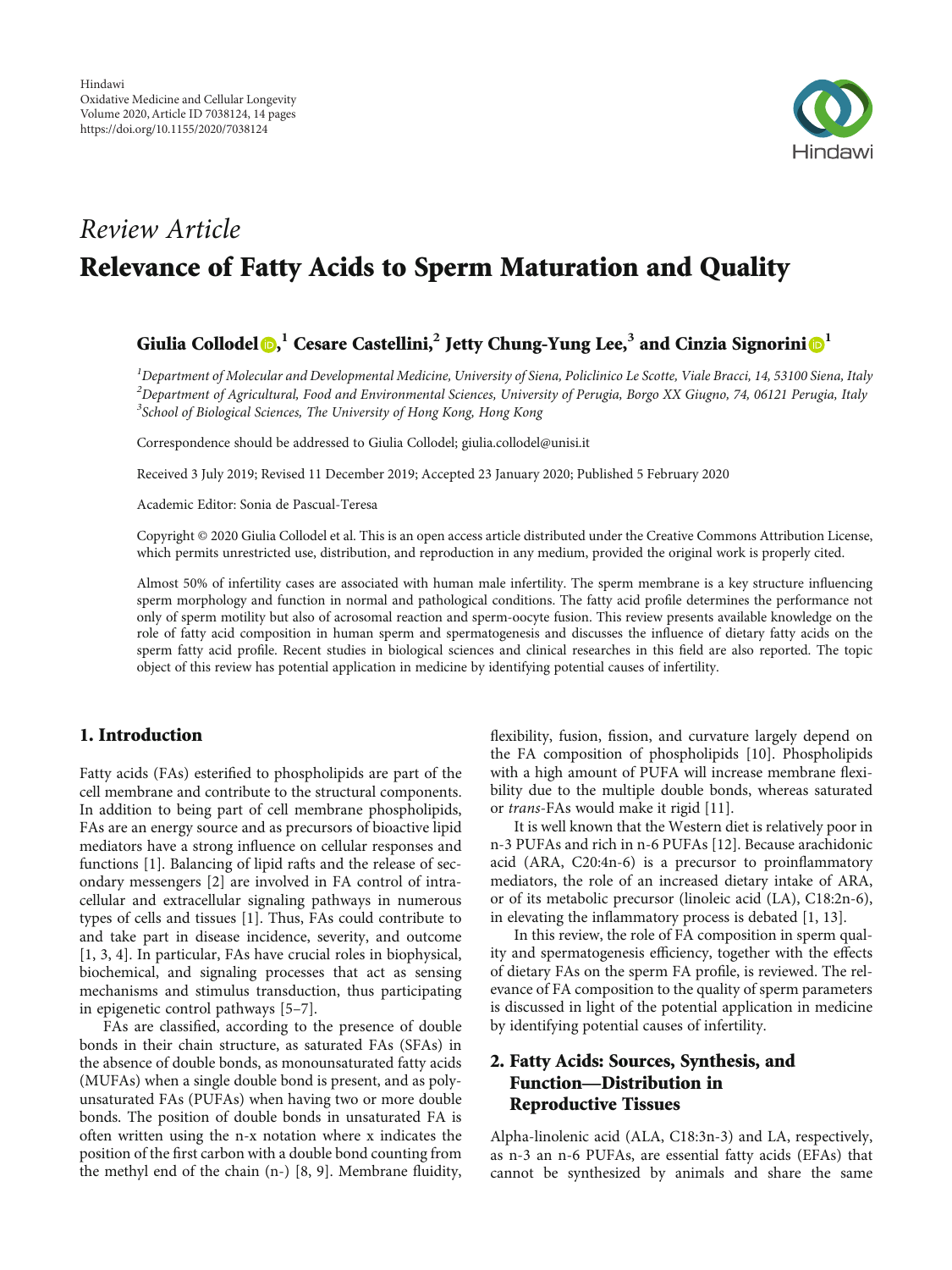<span id="page-1-0"></span>

FIGURE 1: Summary of elongation and desaturation occurrence of polyunsaturated fatty acid (PUFA) metabolism.

elongation and desaturation process (Figure 1) in the metabolic pathway of PUFAs [[14](#page-9-0)]. This process is catalyzed by elongating and desaturating enzymes, specifically elongases 2 (Elovl2) and 5 (Elovl5) and *Δ*<sup>6</sup> -desaturase (FADS1) and *Δ*5 -desaturase (FADS2). FADS1 introduces a double bond to ALA and LA to extend into long-chain (LC) PUFA (LC-PUFA) [\[15](#page-9-0), [16](#page-9-0)]. It is the rate-limiting enzyme in the synthesis of LA to ARA (Figure 1) and ALA to eicosapentaenoic acid (EPA, C20:5n-3) and docosahexaenoic acid (DHA, 22:6n-3) [\[17\]](#page-9-0). Furthermore, because n-6 and n-3 FAs compete for the same enzyme pathways, their metabolism is largely affected by the availability of the substrates and by the affinity of ALA and LA for the different enzymes. Moreover, the elongation/desaturation rate of EFAs (Figure 1) differs between species and within the same species, and it is affected by sex, hormonal status, intestinal biome, genetic strain, and feed [[18](#page-9-0)].

Numerous studies have demonstrated that EPA and DHA are poorly synthesized in most animal species and in particular humans [[19\]](#page-9-0). Notably, the LC-PUFA production in men is 15% lower than that in women [[20](#page-10-0)]. The biosynthesis of LC-PUFAs also varies among human populations, and the levels of LC-PUFAs in African American men were found to be higher compared to European Americans [\[21\]](#page-10-0). These differences are linked to polymorphisms in the FADS gene leading to higher capacity to biosynthesis of LC-PUFAs from LA and ALA.

PUFAs and their metabolites act as secondary messengers in the cell membrane. In fact, after binding to growth factors and hormones and to membrane receptors thereafter, phospholipase  $A_2$  is activated and releases ARA, EPA, and DHA from the sn-2 position of the phospholipids. These molecules become substrates for eicosanoid biosynthesis: the ARA, via cyclooxygenases (COX), leads to the synthesis of 2-series prostanoids (prostaglandin  $E_2$ , prostacyclin  $I_2$ , and thromboxane  $A_2$ ), while the activity of lipoxygenases (LOX) on ARA generates 5-hydroperoxyeicosatetraenoic acid, which in turn produces the 4-series leukotrienes [[12](#page-9-0)]. Moreover, EPA and DHA are converted by the same enzymes, e.g., COX and LOX, to 3-series prostanoids (prostaglandin E3, prostacyclin I3, and thromboxane A3) and 5 series leukotrienes, respectively [[22](#page-10-0)]. These two classes of EFA metabolites are not interconvertible and are metabolically and functionally distinct, where they have opposite physiological functions; n-6 FA derivatives have prothrombotic, proaggregatory, and proinflammatory properties while the n-3 metabolites have anti-inflammatory, antiproliferative, and antiatherosclerotic activity [\[12](#page-9-0)]. As a consequence, the balance of EFAs is important for good equilibrium and function of several tissues and biological machinery.

Also, other types of metabolites originating from PUFAs were recently discovered, such as nonenzymatic free radical/ROS-mediated PUFA metabolites (i.e., isoprostanoids) which are known as the secondary products of lipid peroxidation. Lately, it has become accepted that these molecules not only serve as markers of oxidative damage but also exhibit a wide range of bioactivities [[23](#page-10-0)].

Other mediators termed as specialized proresolving mediators (SPM) are metabolites derived from enzymatic oxidation of EFAs including DHA and EPA. In particular, resolvin D (RvD), protectins and maresins, and resolvin E are DHA and EPA derivatives, respectively [\[24\]](#page-10-0). Nevertheless, the interaction of n-3 and n-6 FAs and their lipid mediators in the context of inflammation is complex and still not properly understood [\[1](#page-9-0)].

The testes and sperm have a characteristic lipid composition that is highly enriched in PUFAs, predominantly docosapentaenoic acid (DPA, 22:5n-6) in rodents and DHA in humans [\[25\]](#page-10-0) and other mammals [[26](#page-10-0)–[28](#page-10-0)]. LA and ALA together with their metabolites, EPA and DHA, are deposited in reproductive tissues and potentially influence the reproductive function and fertility. As reported above, in the sperm plasma membrane, lipid composition and the degree of PUFA unsaturation are relevant to the membrane fluidity, flexibility, and receptor function. Such features are largely involved in the membrane fusion events occurring in fertilization. Really, it would be taken into consideration that the lipid component of the spermatozoon membrane, as a part of the membrane microdomains (plasma membrane microdomains are involved in sperm motility, ability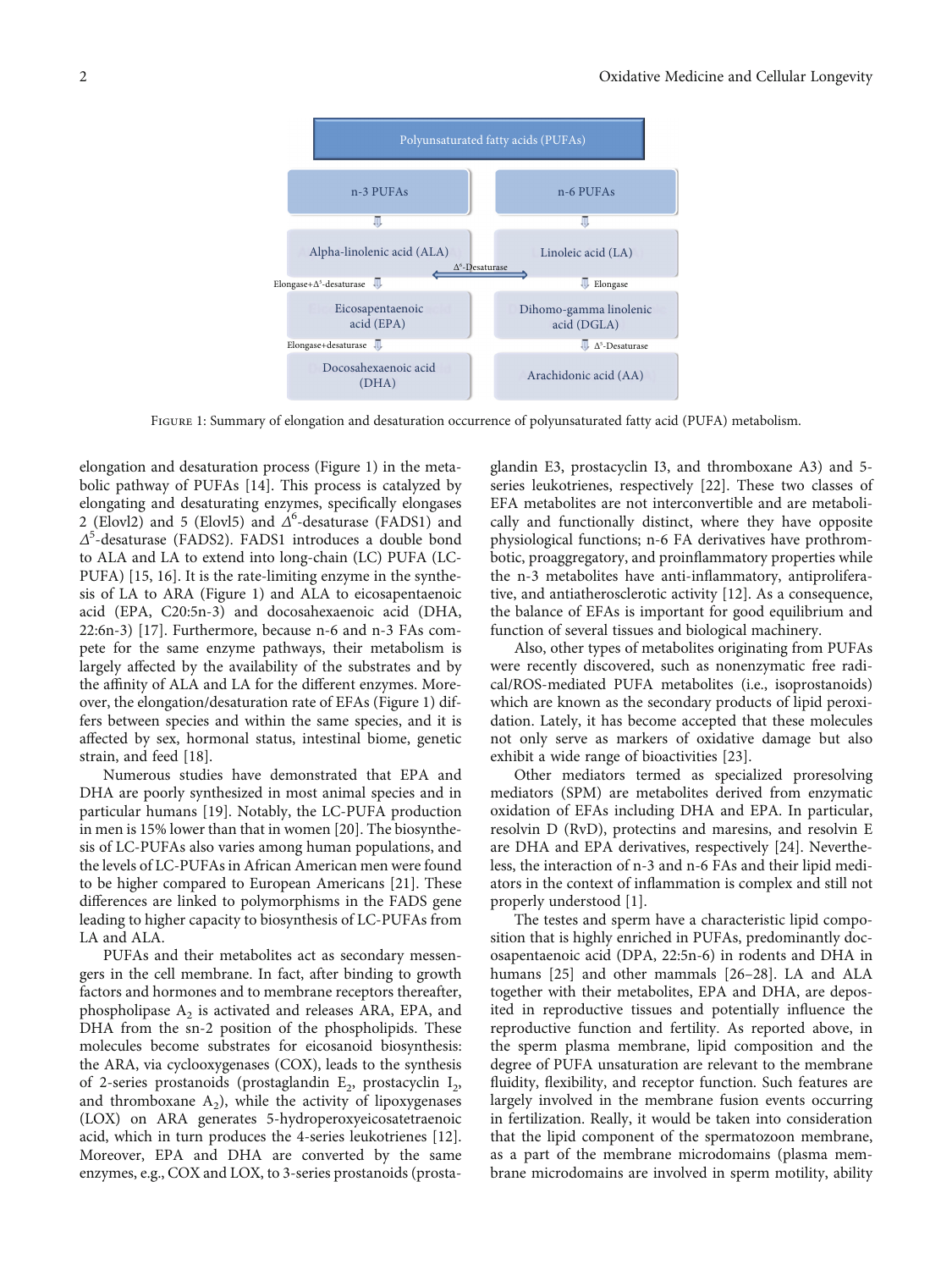

Figure 2: Spermatogenesis process: germ and Sertoli cells. The mitotic phase is represented by spermatogonia and the meiotic phase by primary and secondary spermatocytes and spermatids.

to penetrate the zona pellucida, and other capacitationdependent changes), influences the membrane characteristics that are required for reaching and fusing with the oocyte. Additionally, it has been shown that the n-3 and n-6 PUFAs are essential for the reproductive activity, representing about 30% to 50% of the total FA amount in the membrane of mammal spermatozoa, and contribute to acrosome responsiveness [[28](#page-10-0)].

In assessing the influence of PUFAs on male reproduction capability, the activity of metabolites generated from PUFAs (PUFA metabolism is reported above) should also be taken into consideration. On this point, prostaglandins and SPM are involved in the regulation of inflammation and infection, with these last ones being processes involved in affecting male fertility [\[25, 26](#page-10-0)]. Moreover, the skipped diene structure of the PUFA makes them susceptible to peroxidation and possibly alters the membrane characteristics. In this regard, reduction in human semen quality, as a consequence of smoking, infection, irradiation, varicocele, oligozoospermia, and drug exposure, has been linked to oxidative stress and lipoperoxidation [[25](#page-10-0)].

## 3. Relevance of Fatty Acid Metabolism in Spermatogenesis

The process of spermatogenesis consists of a sequence of proliferative phases and differentiation and subsequent division to mitotic, meiotic, and spermatogenic stages (Figure 2). Each stage involves different cell types, including spermatogonia, spermatocytes, and spermatids, where lipid droplets increase throughout spermatogenesis [\[29\]](#page-10-0). Such phenomena demonstrate an intimate association between lipid metabolism alterations and fertility during spermatogenesis. FAs accumulate in testicular cells through two distinct processes: passive diffusion through the lipid bilayer and/or proteinfacilitated transport mediated by CD36 glycoprotein, which is widely expressed in Sertoli cells [\[30\]](#page-10-0).

The Sertoli cell, which is the supporting cell of spermatogenesis (Figure 2), has an important role in the endocrine and paracrine control of spermatogenesis. Functionally, it provides the cells of the seminiferous epithelium with nutrition, conveys mature spermatids to the lumen of seminiferous tubules, secretes androgen-binding protein, and interacts with endocrine Leydig cells. Throughout spermatogenesis, a dynamic and constant alteration in the membrane lipid composition of Sertoli cells occurs [[31](#page-10-0)].

Liver and testicular cells convert dietary essential FAs (LA and ALA) to derivatives ARA, EPA, DPA, and DHA by alternating steps of elongation and desaturation [\[25\]](#page-10-0). As mentioned, these modifications include both  $Δ^5$ - and  $Δ^6$ desaturases and elongases (Figure [1](#page-1-0)) specifically Elovl2 and Elovl5. Particularly, germ cells are known to be rich in PUFAs, more than the Sertoli cells, while the Sertoli cells are more active in converting the EFAs to DPA and DHA than germ cells [[25](#page-10-0)]. This correlates well with the high expression of *Δ*<sup>5</sup> -desaturase and *Δ*<sup>6</sup> -desaturase in rat Sertoli cells and low expression in germ cells [\[32\]](#page-10-0). Human Sertoli cells can actively convert the 18-and 20-carbon PUFAs into their 22- and 24-carbon metabolites, and somehow, the conversion of n-3 FAs into 22- and 24-carbon metabolites is preferred by these cells over n-6 FAs in the metabolism, explaining to an extent the reason for high concentration of DHA in sperm [\[33\]](#page-10-0).

In order to keep the energy of the seminiferous tubule at homeostasis, Sertoli cells react in response to several metabolic stimuli, through signaling cascades. For instance, the AMP-activated kinase is responsive to the global energetic status, the hypoxia-inducible factors are sensitive to oxygen concentration, and the peroxisome proliferator-activated receptors (PPARs) are influenced by FA availability in Sertoli cells. The development of metabolic diseases, including obesity and type II diabetes mellitus, induces these changes both directly and indirectly and as a consequence affects the Sertoli cell function and eventually male reproductive health [\[34\]](#page-10-0).

During epididymal maturation, the lipid composition of the sperm membrane is remodeled, where the level of FA saturation is increased from the caput to the cauda epididymis, while the proportion of PUFAs remains similar along the epididymis [\[35](#page-10-0)]. The relative content of DHA is higher in epididymal versus testicular sperm in mice [\[36\]](#page-10-0). In addition, DHA is concentrated on the head or tail of the sperm and the levels vary among different species, where in human, the sperm head contains higher concentration of DHA [[37](#page-10-0)]. If deficient, acrosome biogenesis is halted after the release of proacrosomal granules. It is further suggested that DHA is essential for the delivery of membrane protein misplaced syntaxin 2 for proper proacrosomal vesicle fusion [[38](#page-10-0)].

The incorporation of PUFAs to semen extender is very crucial as it has different effects on semen quality for different animal species [[28](#page-10-0), [39\]](#page-10-0). Furthermore, seasonal differences in sperm FAs might in part explain the dismissal of equine spermatozoa for cryopreservation and cooled storage [[40](#page-10-0)] in certain time of the year. Martínez-Soto et al. [[41](#page-10-0)] suggested the spermatozoa and seminal FA profile as predictors of cryopreservation success in humans. n-3 PUFA, especially DHA, content in membrane FA was shown to have a direct association with sperm motility and viability after freezing/thawing, whereas MUFA abundance was inversely correlated with these sperm parameters. The subtemperature stress on the sperm demonstrates that the procedures may be designed to modify the lipid composition and/or antioxidant capacity of the ejaculate to make it more viable when cryopreserved.

The age of mammalians also modifies the sperm PUFA content. The proportion of PUFAs, namely, DHA, in the intact sperm, seminal fluid, and sperm head was lower in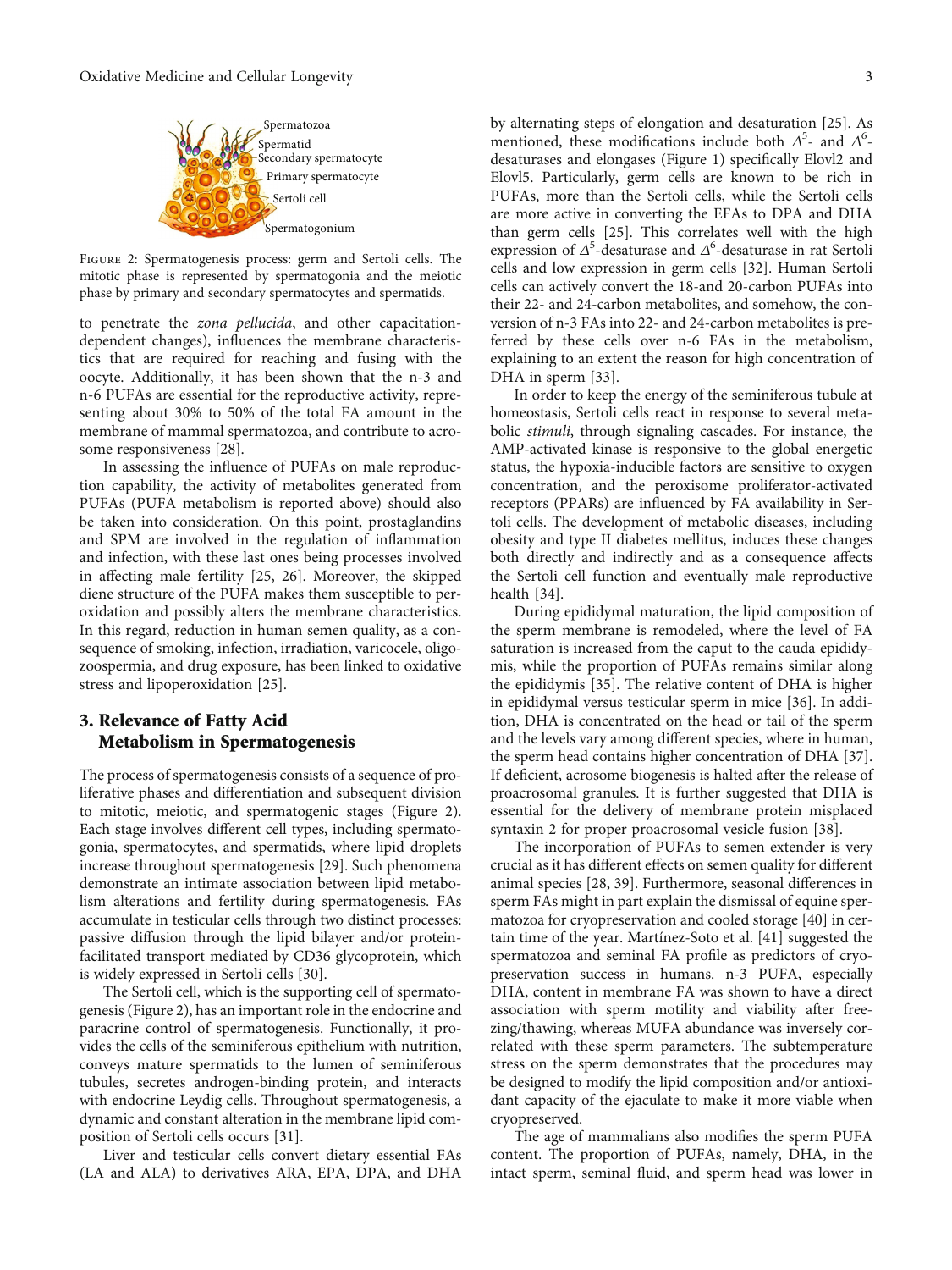semen collected from mature bulls than that from young bulls. The finding indicates that age differentiates the rate of absorption and/or metabolism of PUFA that could influence spermatogenesis. Reduced proportions of major FAs in mature bulls might reduce membrane fluidity, which subsequently may affect the quality for cryopreservation and/or oocyte-sperm fusion through fertilization [[42](#page-10-0)].

The role of FAs in spermatogenesis was confirmed also by studies on the enzymes involved in the FA metabolism. HELO 1 is an enzyme expressed in the testis and involved in the elongation of LC-PUFAs (ARA into adrenic acid (AdA) [[43\]](#page-10-0)).

Stearoyl-CoA desaturase 2 (SCD2) is the predominant *Δ*9 -desaturase in the testis, and the Sertoli cells are the main site of its expression. Furthermore, both SCD1 and SCD2, as well as *Δ*<sup>5</sup> - and *Δ*<sup>6</sup> -desaturases, are highly expressed in the epididymis from sexually mature rats where the desaturase expression in Sertoli cells is hormonally regulated These desaturase enzymes can be induced by insulin, dexamethasone, and follicle-stimulating hormone [\[32](#page-10-0)].

In recent studies, lack of dietary n-3 PUFAs affected the spermatids. FADS2-KO mice fed with a PUFA-deficient diet except LA and ALA failed to produce mature spermatids and as a result created a defect on the acrosome formation [[38](#page-10-0)]. Iizuka-Hishikawa et al. [\[11\]](#page-9-0) reported that the loss of lysophosphatidic acid acyltransferase 3 caused a drastic reduction of DHA-containing phospholipids in mouse spermatids and led to excess cytoplasm around its head, which is normally removed by surrounding Sertoli cells via endocytosis in the final stage of spermatogenesis.

The sphingolipids of rodent spermatogenic cells (spermatocytes, spermatids) and spermatozoa consist of nonhydroxylated very long-chain and 2-hydroxylated very longchain versions of VLC (C26 to C32) PUFAs that are not present in Sertoli cells. Recently, Santiago Valtierra et al. [[44\]](#page-10-0) investigated the role of elongase 4 (Elovl4) and fatty acid 2-hydroxylase (Fa2h), in rat testes with postnatal development and germ cell differentiation. Spermatocytes displayed the highest Elovl4 protein levels and activity. Fa2h mRNA was shown to be produced exclusively in germ cells, in particular round spermatids. Additionally, late spermatids, which result from elongation and head shape modifications, were shown to be enriched in Fa2h protein. For this reason, the distinctive expression of Elovl4 and Fa2h is associated with the abundance of n-V and h-V in the sphingolipid of rat spermatocytes and spermatids, respectively. Previously, Zadravec et al. [\[45\]](#page-10-0) reported that the lack of Elovl2 was associated with a complete arrest of spermatogenesis, with seminiferous tubules displaying only spermatogonia and primary spermatocytes without further developing into germinal cells in mice.

Several hormones such as luteinizing hormone (LH) and adrenocorticotropin hormone (ACTH) may potentially change unsaturated FA composition in the testis by altering the activities of the enzymes [[46](#page-10-0)]. In response to LH stimulation, together with increased testosterone secretion, the stored lipid is quickly depleted. Administering ACTH was prone to modification of *Δ*<sup>5</sup> -desaturase activity in testicular cells of normal mature rats. The total FA composition of

the Sertoli cells isolated from ACTH-treated rats showed a significant increase in the relative percentage of LA and a decrease in 20- and 22-carbon PUFA biosynthesis suggesting an ACTH inhibitory effect on  $\Delta^5$ - and  $\Delta^6$ -desaturases [[47](#page-10-0)].

Oxidative stress, as a serious damaging factor for male reproductive function, is particularly reputed to be a causative factor for male infertility due to its deleterious effects on the developing germ cells and sperm function [\[48\]](#page-10-0). In particular, free radicals and/or reactive oxygen species (ROS) are able to attack PUFAs in cell membranes altering their structure, function, and permeability. The injury induced by ROS in the germinal and testis cell membrane may lead to cell death, abnormality, and motility loss [\[49](#page-10-0)].

Certain oxidized PUFA metabolites, malondialdehyde [\[50, 51](#page-11-0)] and recently 4-hydroxynonenal [[52](#page-11-0)], are suggested to be valuable biomarkers to monitor lipid peroxidation in sperm. Although useful, the application is problematic as it lacks specificity and sensitivity especially when utilized for in vivo measurements. Many of these limitations were resolved with the discovery of PUFA nonenzymatic oxygenated metabolites mainly isoprostanoids which are known as the intermediate products of lipid peroxidation.

Reports suggest that the type of diet potentially contributes to male fertility. Among the nutrients, supplemented carbohydrates and proteins do not have a remarkable effect on male fertility [\[53\]](#page-11-0). On the other hand, human and animal studies demonstrated that high intake of unsaturated, saturated, and trans-FAs inversely affected semen quality [\[54, 55](#page-11-0)].

Overall, during spermatogenesis, membrane remodeling takes place and cell membrane permeability and fluidity change. Lipids are important components of the germ cell membrane, where the volume and ratio fluctuate in different phases of spermatogenesis. Abnormal lipid metabolism can cause spermatogenic dysfunction and consequently male infertility. Furthermore, membrane lipids of germ cells are mainly composed of cholesterol, phospholipids, and glycolipids, which play critical roles in cell adhesion and signal transduction during spermatogenesis. In addition, retaining the membrane flexibility of the sperm tail is crucial for the sperm movement. High level of PUFAs in the sperm membrane assures higher fluidity of sperm cells, hence increasing the kinetic traits of the sperm [[56](#page-11-0)–[58\]](#page-11-0).

An insight into the correlation of membrane lipid composition with spermatogenesis helps us better understand the mechanisms of spermatogenesis and provide new approaches to the diagnosis and treatment of male infertility. The sperm FA profile and the beneficial and detrimental effects of dietary FAs are the current focus of research in the field of nutrition and male reproduction. For all these purposes, the FA profile has been proposed as a marker of semen quality for patients with different semen parameters; this could be useful to obtain reference values that can be translated into the clinical practice [[59](#page-11-0)].

#### 4. Fatty Acids in Human Spermatozoa

Among the several studies on FA level in spermatozoa (Table [1\)](#page-4-0), Zalata et al. [[60](#page-11-0)] showed a comprehensive profiling of 26 different FAs, including SFAs, MUFAs, and n-6- and n-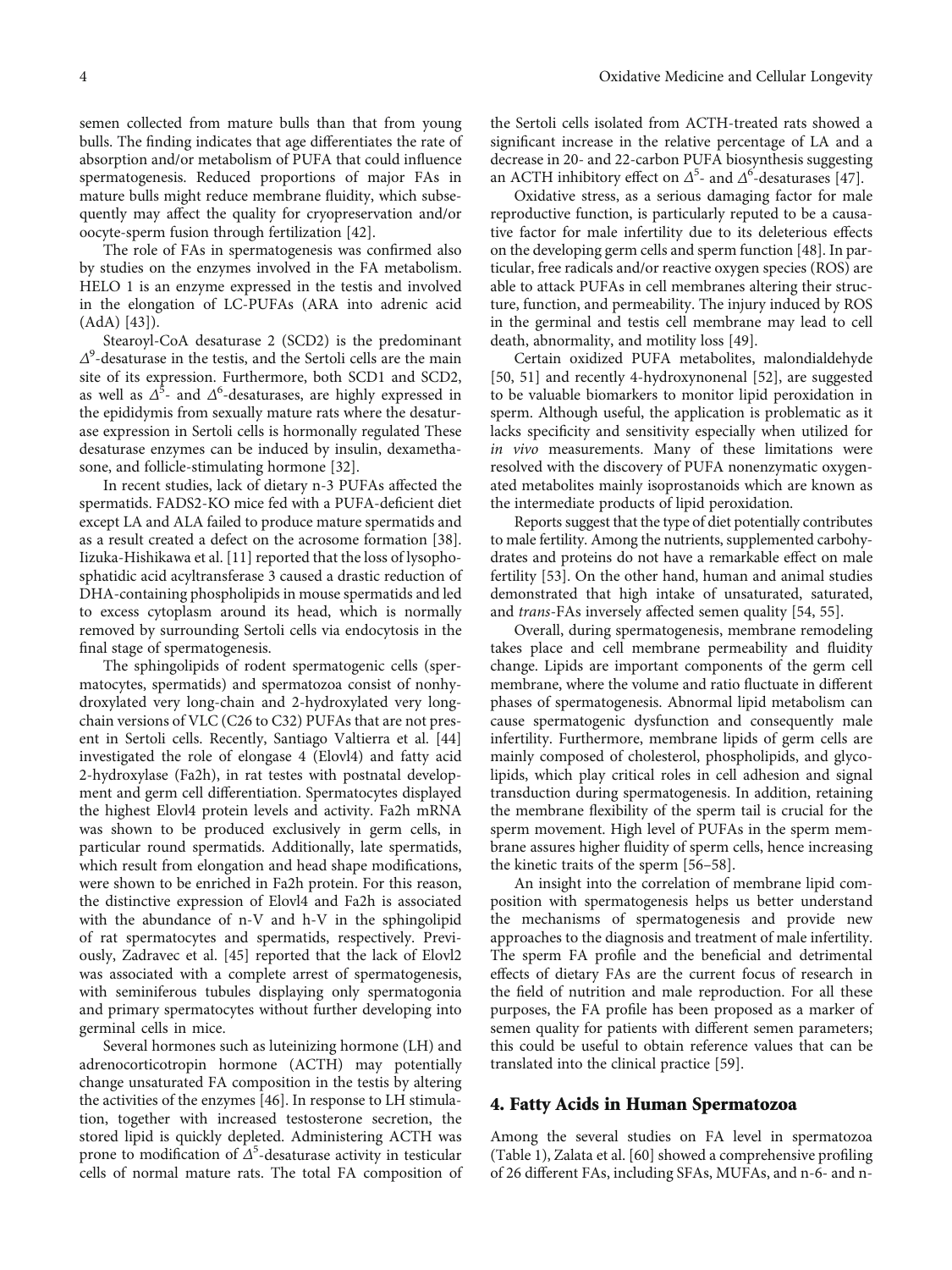|  |  |  | TABLE 1: Sperm fatty acid levels in controls compared to abnormal seminal conditions. |  |  |  |
|--|--|--|---------------------------------------------------------------------------------------|--|--|--|
|  |  |  |                                                                                       |  |  |  |

<span id="page-4-0"></span>

| Fatty acid<br>category | Fatty acid                          | Controls                                        | Infertile men                                                   | References                                   |  |
|------------------------|-------------------------------------|-------------------------------------------------|-----------------------------------------------------------------|----------------------------------------------|--|
|                        |                                     | 19 (healthy)                                    | 26* OAT (mol% of total quantity)                                | Gulaya et al. [63]                           |  |
| <b>SFAs</b>            | Palmitic acid<br>(C16:0)            | 0.87 (controls)                                 | $1.92^*$ AT, 4.44* OAT (nmol/10 <sup>6</sup> sperm)             | Khosrowbeygi and<br>Zarghami <sup>[69]</sup> |  |
|                        |                                     | 26.4 (normozoospermic)                          | 37* Asthen (nmol/10 <sup>8</sup> sperm)                         | Tavilani et al. [66]                         |  |
|                        |                                     | 17 (healthy)                                    | 8* Asthen (mol% of total quantity)                              | Gulaya et al. [63]                           |  |
|                        | Stearic acid                        | 13 (normal)                                     | 17* Asthen, 15.3* Oligo (gr%)                                   | Aksoy et al. [65]                            |  |
| <b>SFAs</b>            | (C18:0)                             | 0.49 (controls)                                 | $1.05^*$ AT, 2.71 <sup>*</sup> OAT (nmol/10 <sup>6</sup> sperm) | Khosrowbeygi and<br>Zarghami <sup>[69]</sup> |  |
|                        |                                     | $14*$ Asthen (nmol/ $108$ sperm)<br>4 (normal)  |                                                                 | Tavilani et al. [66]                         |  |
|                        |                                     | 9 (normal)                                      | 11* Oligo (mol%)                                                | Zalata et al. [60]                           |  |
|                        |                                     | 11 (normozoospermic)                            | 13* Asthen (wt% of total)                                       | Conquer et al. [62]                          |  |
| <b>MUFAs</b>           | Oleic acid (C18:1)                  | 10 (normal)<br>$11^*$ Oligo, $11^*$ OA (gr%)    |                                                                 | Aksoy et al. [65]                            |  |
|                        |                                     | 0.28 (controls)                                 | 0.41* Asthen, 0.65* AT, 1.67* OAT<br>$(mmol/10^6$ sperm)        | Khosrowbeygi and<br>Zarghami <sup>[69]</sup> |  |
| n-3 PUFAs              | $\alpha$ -Linolenic acid<br>(C18:3) | $0.31$ (fertile)                                | 0.14* OAT (% of total fatty acids)                              | Safarinejad et al. [70]                      |  |
| n-3 PUFAs              | Eicosapentaenoic<br>acid (C20:5)    | $0.62$ (fertile)                                | 0.31* OAT (% of total fatty acids)                              | Safarinejad et al. [70]                      |  |
|                        |                                     | 9.5 (fertile)                                   | 6.55* OAT (% of total fatty acids)                              | Safarinejad et al. [70]                      |  |
|                        |                                     | $21.5$ (normal)                                 | 16* Oligo (mol%)                                                | Zalata et al. [60]                           |  |
|                        |                                     | 14 (normozoospermic)                            | 8* Asthen (wt% of total)                                        | Conquer et al. [62]                          |  |
|                        |                                     | 16 (healthy)                                    | 5.3* Asthen (mol% of total quantity)                            | Gulaya et al. [63]                           |  |
| n-3 PUFAs              | Docosahexaenoic<br>acid (C22:6)     | 25 (normal)                                     | 18* Asthen, 20* Oligo (gr%)                                     | Aksoy et al. [65]                            |  |
|                        |                                     | 0.84 (controls)                                 | $1.65^*$ AT (nmol/10 <sup>6</sup> sperm)                        | Khosrowbeygi and<br>Zarghami <sup>[69]</sup> |  |
|                        |                                     | $17*$ Asthen (nmol/ $108$ sperm)<br>32 (normal) |                                                                 | Tavilani et al. [66]                         |  |
|                        |                                     | 22.4 (normozoospermic)                          | 17.5* Asthen, 15.3* Oligo, 13.6* OA                             | Martínez-Soto et al. [41]                    |  |
|                        |                                     | 3.1 (fertile)                                   | 5.22* OAT (% of total fatty acids)                              | Safarinejad et al. [70]                      |  |
| n-6 PUFAs              | Linoleic acid<br>(C18:2)            | 0.2 (controls)                                  | $0.48^*$ AT (nmol/10 <sup>6</sup> sperm)                        | Khosrowbeygi and<br>Zarghami <sup>[69]</sup> |  |
|                        |                                     | 8.4 (normal)                                    | 4.4* Asthen (nmol/10 <sup>8</sup> sperm)                        | Tavilani et al. [66]                         |  |
|                        |                                     | 1.76 (fertile)                                  | 3.18* OAT (% of total fatty acids)                              | Safarinejad et al. [70]                      |  |
| n-6 PUFAs              | Arachidonic acid<br>(C20:4)         | 0.2 (controls)                                  | $0.40^*$ AT, $0.65^*$ OAT (nmol/10 <sup>6</sup> sperm)          | Khosrowbeygi and<br>Zarghami <sup>[69]</sup> |  |

SFAs: saturated fatty acids; MUFAs: monounsaturated fatty acids; PUFAs: polyunsaturated fatty acids; Asthen: asthenozoospermia; AT: asthenoteratozoospermia; OAT: oligoasthenoteratozoospermia; OA: oligoasthenozoospermia. <sup>∗</sup>Significant difference between the controls and infertile group. Control definition and units of measure are reported as indicated in the related reference sources.

3-PUFAs. Most of the investigations included a limited number of patients and/or analyzed FAs in sperm [\[61](#page-11-0)–[67\]](#page-11-0), or FA content was compared between spermatozoa and seminal plasma [[37](#page-10-0), [63](#page-11-0), [68](#page-11-0)]. In such comparisons, Zerbinati et al. [\[59](#page-11-0)] showed that DHA was 6.2 times higher in the corresponding isolated spermatozoa than in seminal plasma from normozoospermic samples, while myristic, palmitic, palmitoleic, vaccenic, linoleic, eicosadienoic, dihomo-*γ*-linolenic, and docosapentaenoic acids were about 2.0 times higher in spermatozoa compared to seminal plasma. In contrast, behenic, lignoceric, oleic, and mead acids were lower in spermatozoa compared to seminal plasma.

In human semen, about thirty FA molecular species were identified [\[59](#page-11-0)] ranging between SFAs, MUFAs, and PUFAs (n-6 and n-3 PUFAs), which have been shown to be specifically associated with sperm parameters. In particular, distinct FA compositions were related to specific seminal conditions (Table [2](#page-5-0)).

Several studies investigated sperm FA proportion comparing fertile and infertile subjects or normozoospermic and nonnormozoospermic individuals. Khosrowbeygi and Zarghami [[69](#page-11-0)] measured elevated levels of palmitic, stearic, oleic, linoleic, arachidonic, and DHA in spermatozoa from patients with modified sperm parameters compared to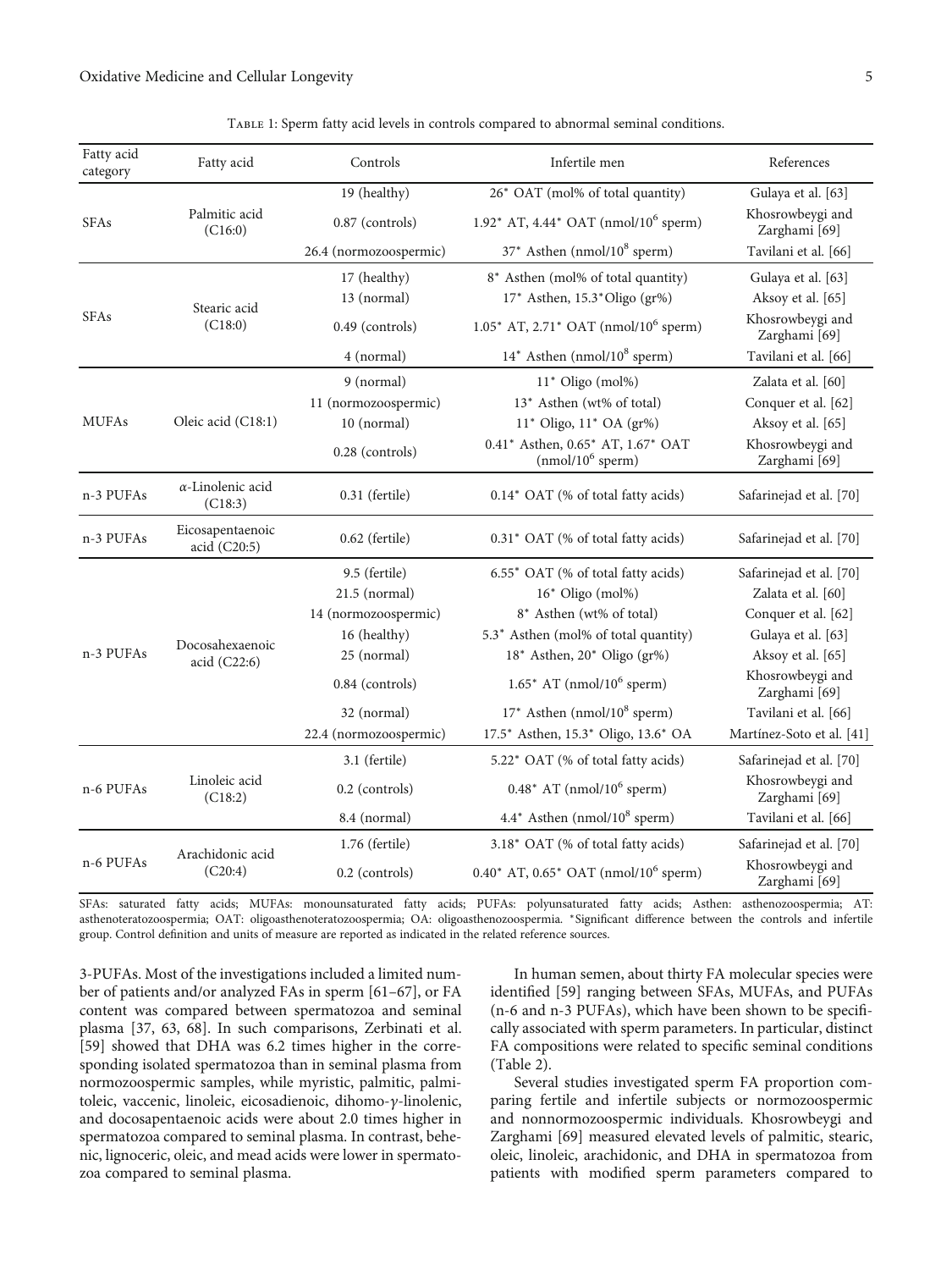<span id="page-5-0"></span>

|                     | Fatty acid                                           | Fatty acid contents <sup>§</sup> |              |           |            |  |
|---------------------|------------------------------------------------------|----------------------------------|--------------|-----------|------------|--|
| Fatty acid category | (common name and number of carbons and double bonds) | Normozoospermia                  | OAT          | AT        | Varicocele |  |
|                     | Myristic acid (C14:0)                                | 0.42                             | $0.23***$    | $0.26***$ | $0.27**$   |  |
|                     | Palmitic acid (C16:0)                                | 23.97                            | 18.98**      | 19.58**   | $20.67**$  |  |
|                     | Stearic acid (C18:0)                                 | 22.05                            | $25.53**$    | $24.30**$ | 23.92**    |  |
| <b>SFAs</b>         | Arachidic acid (C20:0)                               | 1.16                             | $1.58***$    | $1.53***$ | 1.26       |  |
|                     | Behenic acid (C22:0)                                 | 0.71                             | 0.29         | 0.05      | $0.05***$  |  |
|                     | Lignoceric acid (C24:0)                              | 0.08                             | 0.1          | 0.09      | 0.07       |  |
|                     | Cerotic acids (C26:0)                                | 0.09                             | 0.10         | 0.09      | 0.12       |  |
|                     | Myristoleic acid (C14:1n-5)                          | 0.12                             | 0.23         | 0.11      | 0.18       |  |
|                     | Palmitoleic acid (C16:1n-7)                          | 0.34                             | $0.24***$    | $0.25***$ | 0.28       |  |
|                     | Vaccenic acid (C18:1n-7)                             | 3.39                             | 3.40         | 3.20      | 3.61       |  |
| <b>MUFAs</b>        | Oleic acid (C18:1n-9)                                | 16.61                            | 22.44        | 19.21     | 17.53      |  |
|                     | Gondoic acid (C20:1n-9)                              | 1.40                             | $2.39**$     | $2.04***$ | $1.84*$    |  |
|                     | Erucic acid (C22:1n-9)                               | 0.05                             | $0.41***$    | $0.43***$ | $0.45***$  |  |
|                     | Nervonic acid (C24:1n-9)                             | 0.28                             | 0.23         | 0.06      | 0.05       |  |
|                     | $\alpha$ -Linolenic acid (C18:3)                     | 0.32                             | 0.48         | 0.40      | 0.41       |  |
|                     | Eicosatrienoic acid (C20:3)                          | 0.11                             | 0.15         | 0.09      | 0.07       |  |
| n-3 PUFAs           | Eicosapentaenoic acid (C20:5)                        | 0.40                             | 0.21         | 0.11      | 0.11       |  |
|                     | Docosapentaenoic acid (C22:5)                        | 0.72                             | 0.43         | 0.65      | 0.61       |  |
|                     | Docosahexaenoic acid (C22:6)                         | 12.82                            | $3.42**$     | $7.67**$  | $8.33**$   |  |
|                     | Linoleic acid (C18:2)                                | 3.59                             | 3.22         | 3.67      | 3.67       |  |
|                     | $\gamma$ -Linolenic acid (C18:3)                     | 0.05                             | 0.13         | 0.11      | $0.12**$   |  |
|                     | Eicosadienoic acid (C20:2)                           | 0.65                             | 0.63         | 0.81      | 0.79       |  |
| n-6 PUFAs           | Dihomo- $\gamma$ -linolenic acid (C20:3)             | 4.11                             | 3.54         | 4.07      | 4.11       |  |
|                     | Arachidonic acid (C20:4)                             | 4.77                             | 5.59         | 5.51      | 5.23       |  |
|                     | Docosadienoic acid (C22:2)                           | 0.10                             | $0.20*$      | $0.16*$   | $0.18*$    |  |
|                     | Adrenic acid (C22:4)                                 | 0.85                             | 0.93         | 0.91      | 0.93       |  |
|                     | Osbond acid (C22:5)                                  | 0.84                             | $\mathbf{1}$ | 1.01      | 1.05       |  |

Table 2: Seminal fatty acid levels in normozoospermia compared to abnormal seminal conditions.

SFAs: saturated fatty acids; MUFAs: monounsaturated fatty acids; PUFAs: polyunsaturated fatty acids; AT: asthenozoospermia; OAT: oligoasthenoteratozoospermia; controls compared to AT, OAT, and varicocele (<sup>∗</sup>*P* < 0*:*01, ∗∗*P* < 0*:*001). **§** Fatty acid contents are reported as percentage of total FAs by weight for samples of whole seminal fluid and are referred to Zerbinati et al. [\[59](#page-11-0)].

normozoospermic subjects. Safarinejad et al. [[70](#page-11-0)] found higher levels of n-6 PUFAs (LA and ARA) but lower levels of n-3 PUFA (ALA, EPA, and DHA) in spermatozoa and in blood plasma of infertile compared to fertile men. Other authors reported a lower seminal n-6/n-3 ratio in fertile men compared to the infertile ones, probably due to a significantly high amount of total n-3 PUFAs [\[41\]](#page-10-0). Recent investigation supports this observation where total n-3 PUFAs of normozoospermic individual's semen were significantly higher than those from men with oligozoospermia, asthenozoospermia, and oligoasthenozoospermia [\[71\]](#page-11-0). In addition, in normozoospermic subjects, it was shown that about 50%, 30%, and 20% of the total FAs were composed of SFAs, PUFAs, and MUFAs, respectively. Notably, four specific FAs (palmitic, stearic, and oleic acids and DHA) accounted for 74% of the total FA mass (palmitic acid, 24%; stearic acid, 22%; oleic acid, 16%; and DHA, 12%), and the single amount of DHA corresponded to 43% of the total PUFA

content [[59\]](#page-11-0). In this regard, in human sperm cells, DHA and palmitic acid were shown to be the predominant PUFA and SFA, respectively [[37\]](#page-10-0).

The amount of PUFAs, particularly DHA, in the sperm membrane augments as the sperm matures; it represents 20% of FA content in mature sperm compared with only 4% in immature germ cells [[72\]](#page-11-0). Additionally, Haidl and Opper [\[73\]](#page-11-0) reported a higher percentage of PUFAs in human sperm recovered from the cauda than in that recovered from the caput epididymis. Moreover, sperm DHA content has been positively correlated with sperm motility [\[63](#page-11-0)]. Many studies reported a high concentration of DHA in spermatozoa of normozoospermic subjects, but the concentration widely ranges from 4% to 30% [\[59, 65, 66](#page-11-0), [74](#page-11-0)]. Calamera et al. [[64](#page-11-0)] showed no differences in sperm DHA levels between normozoospermic and asthenozoospermic subjects.

Measurement of SFAs in seminal plasma showed that sperm concentration was positively correlated with palmitic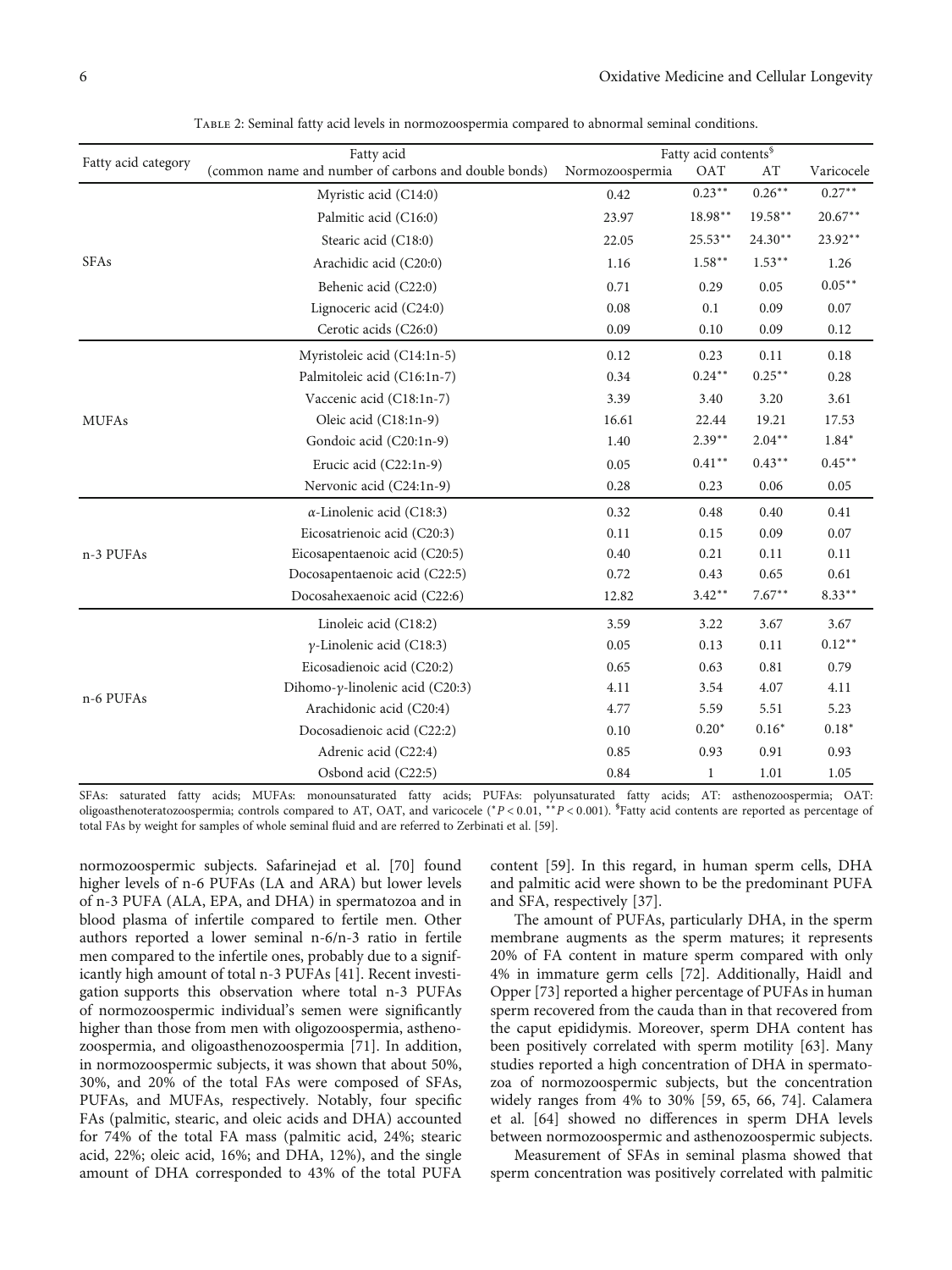acid but negatively correlated with stearic acid and elaidic acid [[37](#page-10-0), [68\]](#page-11-0). Seminal stearic acid was also negatively correlated with sperm motility [\[59\]](#page-11-0). Of the SFAs, palmitic acid was found to be the major type in human spermatozoa [\[60,](#page-11-0) [75\]](#page-11-0). Moreover, stearic acid but not palmitic acid was higher in oligozoospermic and asthenozoospermic subjects, compared to normozoospermics [[59](#page-11-0)].

Discrepancies in the reported levels of FAs may be explained by differences in the methods of sperm preparation and/or method of measurement. Of note, it has been suggested that the dietary habits (both FAs and antioxidants) could deeply affect the FA profile of sperm [\[33](#page-10-0)].

Nonetheless, lifestyle and health status were suggested to affect FA sperm level; however, no association was found between the seminal FA profile and smoking habit [[59](#page-11-0)], but negative correlations between the body mass index and levels of spermatozoon DHA and palmitic acid were reported [[76](#page-12-0)].

To understand the role of the FA profile in male infertility, FA quality and quantity should be investigated in different pathological conditions such as anatomical or genetic abnormalities, systemic or neurological diseases, and infections. Varicocele remains the most common diagnosis seen in infertile men [\[77\]](#page-12-0). In this regard, a consistent reduction of DHA levels was found by Tang et al. [[74\]](#page-11-0) in infertile men with varicocele compared to fertile men, and Zerbinati et al. [\[59\]](#page-11-0) observed that a group of patients with varicocele had a reduced number of sperm and motility with a modified seminal FA profile compared with the normozoospermic group. The varicocele group also showed significantly higher levels of elaidic acid, compared to normozoospermic individuals.

In summary, the data mentioned above make clear the relevant role of FAs in sperm function and suggest them as markers of sperm alterations. Our research group has pointed out the possible relation of FAs and sperm pathologies [\[78\]](#page-12-0). We investigated three groups of men: fertile, idiopathic infertility, and infertile with varicocele. Infertile men had higher levels of semen ROS than fertile men. High levels of semen ROS can cause sperm dysfunction, DNA damage, and reduced male reproductive potential [[78](#page-12-0)]. Spermatozoa are susceptible to nonenzymatic oxidative damage because the plasma membranes are rich in PUFAs thus generating the prostaglandin-like end product known as isoprostanes (IsoPs). The infertile varicocele group, despite having a similar low sperm quality as idiopathic infertile patients compared to fertile men, had increased seminal levels of  $F_2$ -isoprostanes  $(F_2$ -IsoPs), a specific class of IsoPs, and high percentage of sperm immaturity; this suggests that an appropriate FA composition is needed for sperm maturation [[79](#page-12-0)]. The association of sperm immaturity and high levels of seminal  $F<sub>2</sub>$ -IsoPs has been detected also in a patient carrier of round-headed sperm, a systematic sperm defect characterized by round nuclei with immature chromatin [\[80](#page-12-0)].

Compared to PUFAs, trans-FAs are associated with sperm quality in a different manner. Chavarro et al. [[81\]](#page-12-0) reported that semen levels of trans-FAs are inversely related to sperm concentration, and Zerbinati et al. [[59](#page-11-0)] showed that oligoasthenozoospermic men had higher levels of seminal elaidic acid compared to normozoospermic subjects. As previously reported, they also found upregulated levels of elaidic acid in varicocele that could have deleterious consequences in these patients.

In conclusion, different FA contents in spermatozoa and seminal plasma have been described in individuals with pathological conditions compared to fertile men. It can be surmised that the FA profile could represent a good marker in male infertility and proper dietary integration of FAs may be a potential therapy for infertility.

#### 5. Spermatozoa, Fatty Acids, and Diet

A recent metaregression analysis reported a significant decline in total sperm counts between 1973 and 2011 globally [\[82\]](#page-12-0). These data strongly suggest a notable decline in male reproductive health, with crucial implications for human reproduction and perpetuation of the species. Investigating modifiable lifestyle factors that influence human fertility is of major clinical and public health importance for understanding the problem [[83](#page-12-0)]. Indeed, several observational studies that explored the associations between dietary patterns, food and nutrient consumption, and sperm quality suggest that adhering to a healthy diet (e.g., the Mediterranean diet) may improve male sperm quality parameters [[84](#page-12-0)].

As noted, testis maturation, germ cell development, and function of sperm are related to lipid composition. PUFAs cannot be endogenously synthesized by humans and therefore must be obtained from food such as nuts, seeds, vegetable oils (source of LA and ALA), seafood (source of EPA and DHA), and meat and dairy (source of ARA). Dietary FAs influence the sperm FA profiles, and it appears to be the most sensitive to dietary n-3 PUFAs (ALA, EPA, and DHA) [[33](#page-10-0)]. Consuming these foods modified the semen quality and FA sperm composition [[33](#page-10-0)], whereas increased intake of SFAs or trans-FAs is reported to lower male reproductive ability in humans and animals [[85](#page-12-0)]. Jensen et al. [[86\]](#page-12-0) observed that 701 young Danish men from the general population have a dose-response association between increased intake of saturated fat and decreased total sperm count and sperm concentration. In addition, a diet supplemented with fish oil increased DHA in the testis of rodents [\[87\]](#page-12-0) and accumulated in the sperm membrane of humans [[67](#page-11-0)]. In fertile individuals, administration for 4 weeks of high level of menhaden oil (50 ml) rich in DHA+EPA on a daily basis [\[88\]](#page-12-0) had no effect on sperm motility, but semen phospholipid EPA increased.

Conquer et al. [[89](#page-12-0)] studied serum and spermatozoon concentration of FAs and spermatozoon motility in asthenozoospermic men. In this double-blind, randomized, placebo-controlled study, both 400 and 800 mg/day DHA regimens increased serum DHA concentration but unaffected the spermatozoon DHA concentration and motility. In general, infertile men had lower concentrations of n-3 FAs in spermatozoa than fertile men [\[70\]](#page-11-0) while it is suggested that oligoasthenoteratospermic men with low levels of EPA and DHA may benefit from n-3 FA supplementation [\[67\]](#page-11-0). After 32-week supplementation of 1.84 g of EPA (0.72 g) plus DHA (1.12 g) per day, oligoasthenoteratozoospermic men with low levels of EPA and DHA showed increased spermatozoon number, motility, and morphology,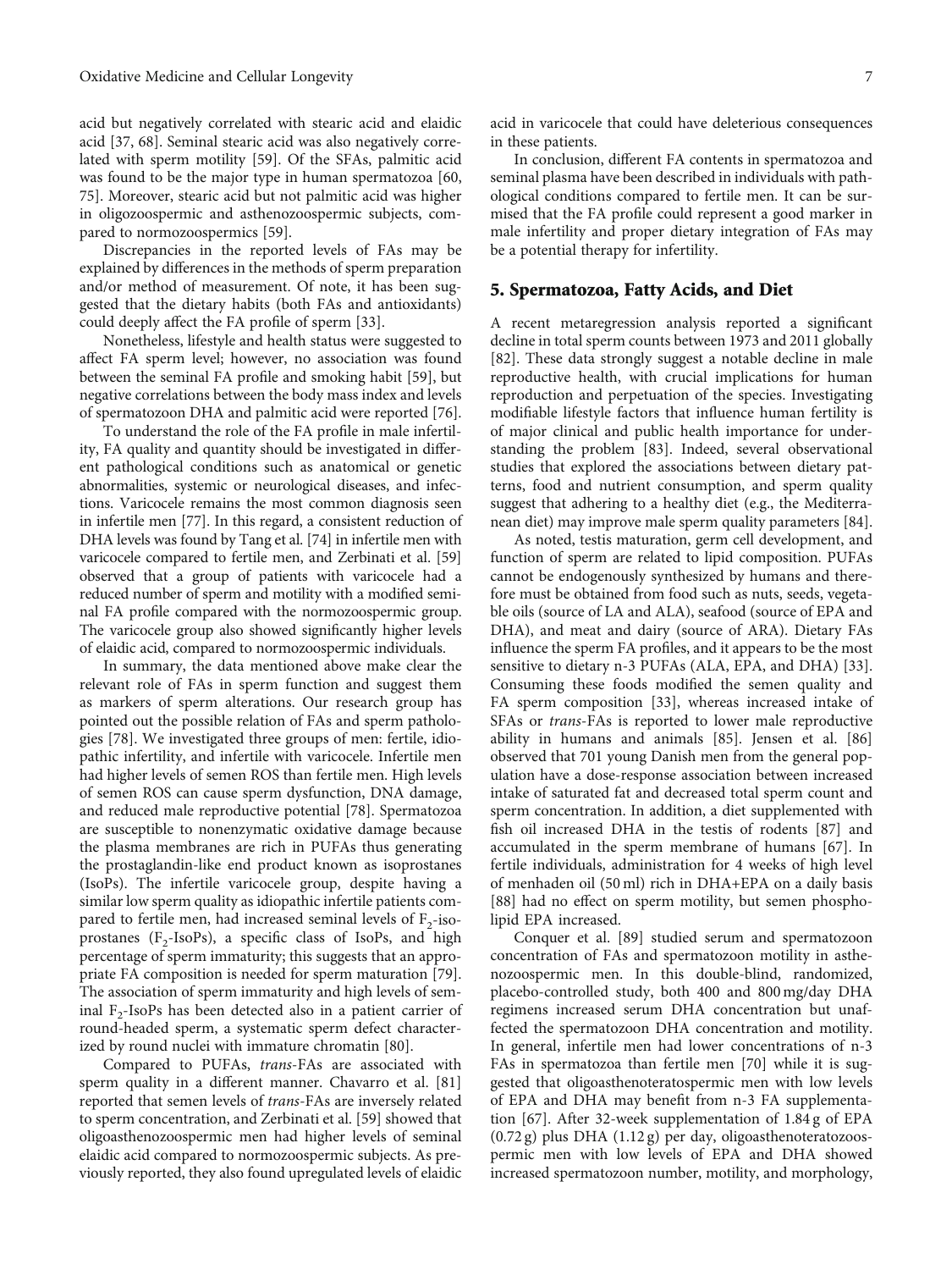but the treatment had no effect on semen volume or serum sex hormone concentrations [[67](#page-11-0)]. Supplementation with DHA+EPA (990 mg/d and 135 mg/d, respectively) for 10 weeks to healthy subjects demonstrated no effect on sperm parameters but prevented DNA fragmentation [[90\]](#page-12-0). Esmaeili et al. [\[37\]](#page-10-0) found improvement of male sperm parameters after 4 weeks of n-3 PUFA diet, and the response was time-dependent and dose-dependent. Recently, González-Ravina et al. [\[91\]](#page-12-0) demonstrated the importance of DHA supplementation as a means of improving sperm quality in asthenozoospermic men.

Recent gene knockout strategies as well as analyses of human genetic disorders have unveiled several important molecules involved in the uptake and trafficking of DHA; however, the mechanism of how the lipid profile affects the male reproductive system is not well understood [[11](#page-9-0)].

It should be underlined that the sperm membrane enriched of long-chain PUFAs is more prone to oxidation [\[92](#page-12-0), [93](#page-12-0)] due to the numerous skipped diene formations in the structure. Accordingly, for a better response in the intervention studies, it is probably more effective to supplement the subjects with a strong antioxidant with high-dose PUFA to avoid unnecessary oxidation.

In general, an increased content of n-3 PUFAs is expected to influence the regulation of PPAR*γ*, apoptosis, eicosanoid formation, and hormone activity [[37](#page-10-0)]. It has been reported that the inclusion of nuts in a Western diet significantly improved the total sperm count, vitality, motility, and morphology, and it was explained by the reduction in sperm DNA fragmentation [[84](#page-12-0)]. In vitro and animal studies have shown that n-3 PUFAs are important substrates in early reproductive events, including improved fecundity, oocyte maturation, and embryo implantation [\[94, 95\]](#page-12-0), and aid in restoring fertility and spermatogenesis in male rodents [[96\]](#page-12-0).

Several dietary studies related to PUFA supplementation have also demonstrated their capability to sustain sperm motility, viability, and fertility during chilling and freezing as well as improving testis development and spermatogenesis in a variety of livestock species [[28](#page-10-0)]. In rats fed with a high-fat diet, olive oil (a source of MUFAs) and krill oil (a source of n-3 PUFAs) partially counteracted the negative effects of a high-fat diet and improved sperm quality, by increasing gamete motility, reducing oxidative stress, and slightly improving mitochondrial respiration efficiency [\[97\]](#page-12-0). Dietary supplementation with pomegranate seed, containing the PUFA punicic acid (18:3, n-5), in cloned goats improved sperm motility and viability following freezing-thawing and maintains developmental competency [[98](#page-12-0)]. A diet enriched with vitamin E, zinc, selenium, folic acid, and n-3 PUFAs for at least two months improved sperm quantity and quality, especially sperm count and motility, and modified physical and functional properties of the sperm cell membrane in healthy dogs [\[57](#page-11-0)]. Studies on a rabbit model showed that the dietary supplementation of n-3 PUFAs and antioxidants [[99](#page-12-0), [100\]](#page-12-0) largely altered the sperm membrane and improved the motility rate and the sperm speed. Moreover, rabbits treated with a diet supplemented with 10% of extruded flaxseed or 3.5% of fish oil showed a higher distribution of DHA and EPA in the testes and sperm membranes compared to controls [[101](#page-12-0)].

In addition, in mice, either excessively high or insufficient n-3 PUFA consumption prior to conception until adulthood may cause adverse long-lasting effects on reproductive maturation and function of the progeny [[102](#page-12-0)]. Finally, in the Seba's short tailed bat (Carollia perspicillata) concomitant to an increase in sperm velocity, the level of FA saturation increased from the caput to the cauda epididymis, while the proportion of PUFAs remained similar along the epididymis. Food treatments did not affect the sperm FA composition suggesting the presence of a specific endogenous mechanism [[35](#page-10-0)].

Despite the relevance of n-3 PUFAs in male fertility, as reported above, it has been shown that PUFAs with 24–30 carbon atoms of the n-6 family in the testis are indispensable for normal sperm formation and fertility in male mice and that the investigated changes in n-6 fatty acid composition cannot be compensated by increased C22:6n-3 content [[45](#page-10-0)].

Dietary fats may influence testicular function. However, most of the published literature on this field used semen quality parameters as the only proxy for testicular function. Minguez-Alarcón et al. [[103](#page-12-0)] reported in healthy young Spanish men that MUFA intake was inversely associated with serum blood levels of testosterone and inhibin B whereas a positive association was observed between the intake of n-6 PUFAs and LH concentrations. In addition, the intake of trans-FAs was associated with lower testosterone. The intake of n-3 PUFAs was positively related to testicular volume while the intake of n-6 PUFAs and trans-FAs was inversely related to testicular volume.

Rats fed with an EFA-deficient diet developed testicular atrophy, and inclusion of LA did not prevent this incident and in fact they became infertile [\[104\]](#page-13-0). Separation of Sertoli cells and germ cells from rats fed with a fat-free diet for 9– 14 days showed a shift in the lipid profile of both cell types towards a typical EFA deficiency pattern [[105](#page-13-0)].

EFA deficiency has been associated with induced FA desaturase expression and activity in several tissues, but in the testis of sexually mature rats, none of the desaturases (SCD1, SCD2, *Δ*5-desaturase, or *Δ*<sup>6</sup> -desaturase) were induced in response to lowered contents of PUFAs [[106](#page-13-0)]. This also applied to the caput epididymis, while EFA deficiency sensitivity was regained in the cauda epididymis; the desaturases were upregulated. A significant increase in the number of abnormal spermatozoa was observed in the cauda epididymis. It is suggested the alterations may be caused by the distortion of FA distribution in the spermatozoa, as well as in the epididymal tissue. On the other hand, a low-fat diet has been shown to decrease serum levels of androgens in human [\[107\]](#page-13-0). Thus, it cannot be excluded that the increased sperm abnormalities observed is an androgen-dependent effect induced by the diet [\[106\]](#page-13-0).

Opposite to PUFAs, trans-FAs and SFAs appeared to have an effect on spermatogenesis. The association between trans-FAs, infertility, and fetal life has been reviewed by Çekici and Akdevelioğlu [[108\]](#page-13-0). trans-FAs are found in commercially baked and fried foods, which accumulate in the testis, and high consumption is related to poor semen quality [\[33](#page-10-0)]. Previous studies reported [[54](#page-11-0), [55\]](#page-11-0) that dietary trans-FA intake may be related to lower semen quality that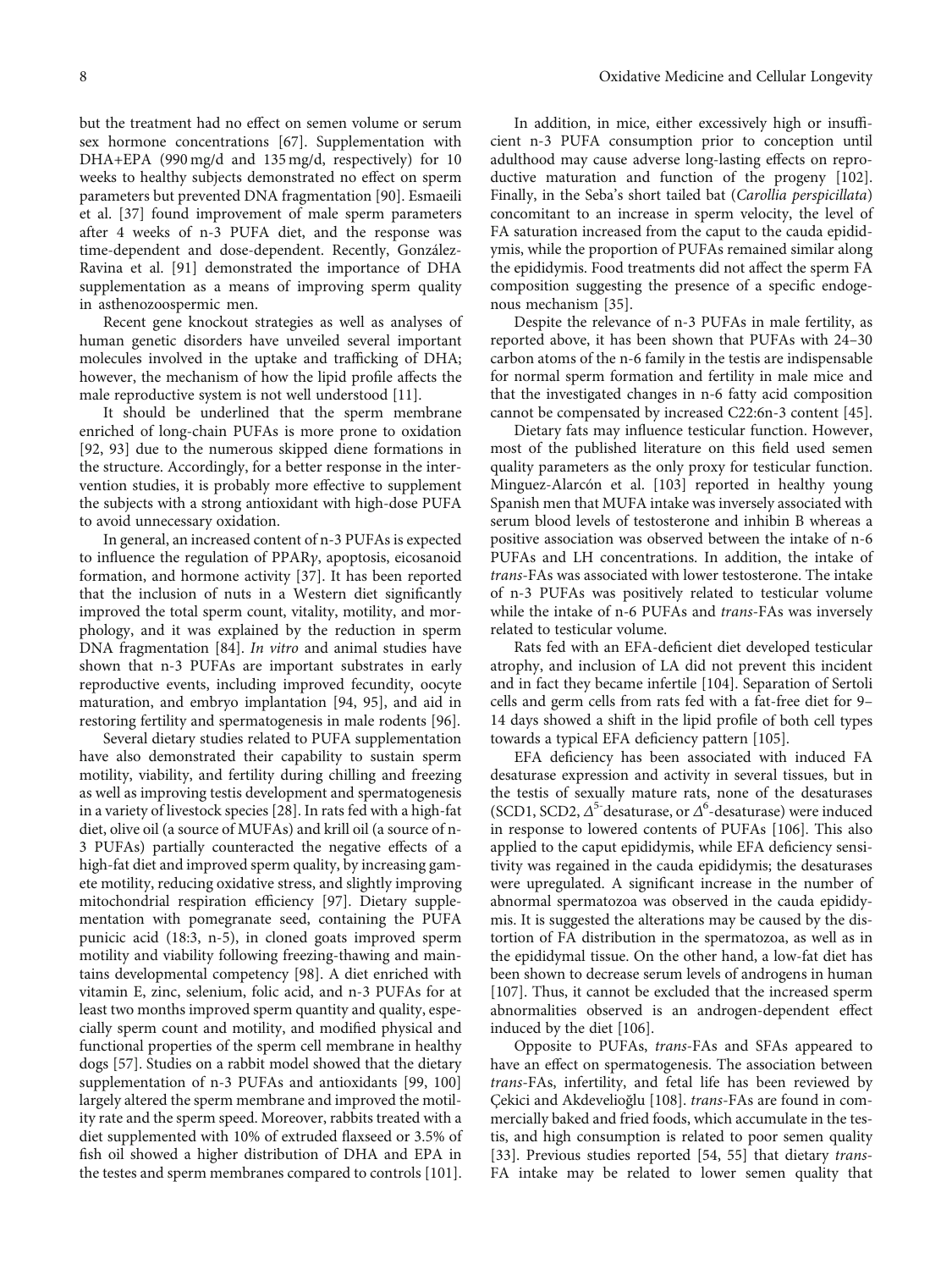

FIGURE 3: Incorporation of dietary n-3 and n-6 fatty acids in the cell membrane.

eventually becomes linked to the ability of trans-FAs to inhibit the activity of desaturases and, as a consequence, limit the incorporation of LC-PUFAs into sperm membranes [\[109\]](#page-13-0). Eslamian et al. [[53](#page-11-0)] conducted a case-control study to investigate the association of FA intakes and asthenozoospermia. They found that high intake of SFAs and trans-FAs was positively related to the odds of having asthenozoospermia. Dietary intake of n-3 PUFAs, but not of MUFAs and n-6 PUFAs, was inversely associated with asthenozoospermia.

Furthermore, dietary trans-FAs in the male are reported to decrease the chance of fertilization [[110\]](#page-13-0). A study conducted on 141 couples undergoing assisted reproduction techniques reported that sperm from men with the highest trans-FA intake (1.20% of total energy intake) gave the lowest rate of fertilization. trans-FA intake correlated positively with low total testosterone and calculated free testosterone concentration but had a negative correlation with testicular volume [\[110\]](#page-13-0) suggesting an effect on testicular function. Men in the top 25% of trans-FAs intake have been reported to have 37% lower total sperm count, 15% lower testosterone levels, and 4% less testicular volume than men with the lowest trans-FA consumption [[103](#page-12-0)]. Similarly, trans-FA exposure in male mice caused trans-FA accumulation in the testes leading to lower serum testosterone concentrations and sperm count. Inhibition of spermatogenesis and testicular degeneration are severe reproductive disorders associated with trans-FAs in rodents [[111, 112](#page-13-0)].

trans-FAs may affect semen quality that can also involve and influence PPARs. These have some similarity with steroid and thyroid hormone receptors, which are ligandactivated nuclear transcription factors. Both PPAR*α*- and PPAR*γ*-responsive genes are involved in lipid homeostasis, especially glucose and lipid homeostasis. trans-FAs inhibit the primary function of PPAR*γ* on sperm metabolism by downregulating PPAR*γ* mRNA expression. Such adverse effects of trans-FAs have been claimed to be responsible for infertility [\[37\]](#page-10-0).

Given that lipids are composed of majority of the sperm plasma membrane, this information may open new possibilities for the development of male diagnostic tools [[113](#page-13-0)].

#### 6. Conclusions and Perspectives

As single molecules or as components of molecules, FAs play multiple biological roles ranging from participation in cell membrane composition to energy suppliers and signaling molecules [[114](#page-13-0)].

FAs, available for cellular function and membrane composition, can derive from exogenous sources or de novo synthesis. In particular, dietary sources of ALA, DHA, and EPA are crucial to maintain an adequate supply in n-3 PUFA metabolism [[114](#page-13-0), [115](#page-13-0)].

FAs, as a component of membrane lipid, are implicated in the modulation of biomembranes, and PUFAs heavily influence membrane permeability and elasticity (Figure 3). Thus, membrane PUFA composition plays a relevant role in different processes such as vesiculation, lipid flip-flops, and last but not least lipid-protein interactions. In particular, an increase in EPA and DHA is suggested to modify membrane stability and the composition in membraneassociated proteins by decreasing the MUFA/PUFA ratio. Such effects could be linked to the relevance of hydrocarbon chain length or trans-/cis-double bond and maintenance of the lipid array. Moreover, FAs work as energy suppliers and storage of lipophilic compounds. Both of these lipid features are connectable to cellular and spermatic biology [\[116\]](#page-13-0).

Spermatogenesis is a complex process that involves the development of spermatozoa in the seminal tubules. The differentiation of spermatogonia into spermatozoa requires the participation of several cell types and the correct FA profile that contributes to a normal spermatogenetic process [[117\]](#page-13-0). The importance of lipid composition, especially phospholipids, in the plasma membrane and semen plasma for spermatozoon function has since long been recognized [\[72](#page-11-0)]. PUFA level influences sperm maturation, motility, and acrosome reaction [[118\]](#page-13-0), and men with different seminal characteristics due to reproductive pathologies such as varicocele, infections, or others had shown different FA profiles [\[59\]](#page-11-0). Particularly, PUFAs may modulate oxidative stress, ROS production, and the inflammatory processes in spermatogenesis.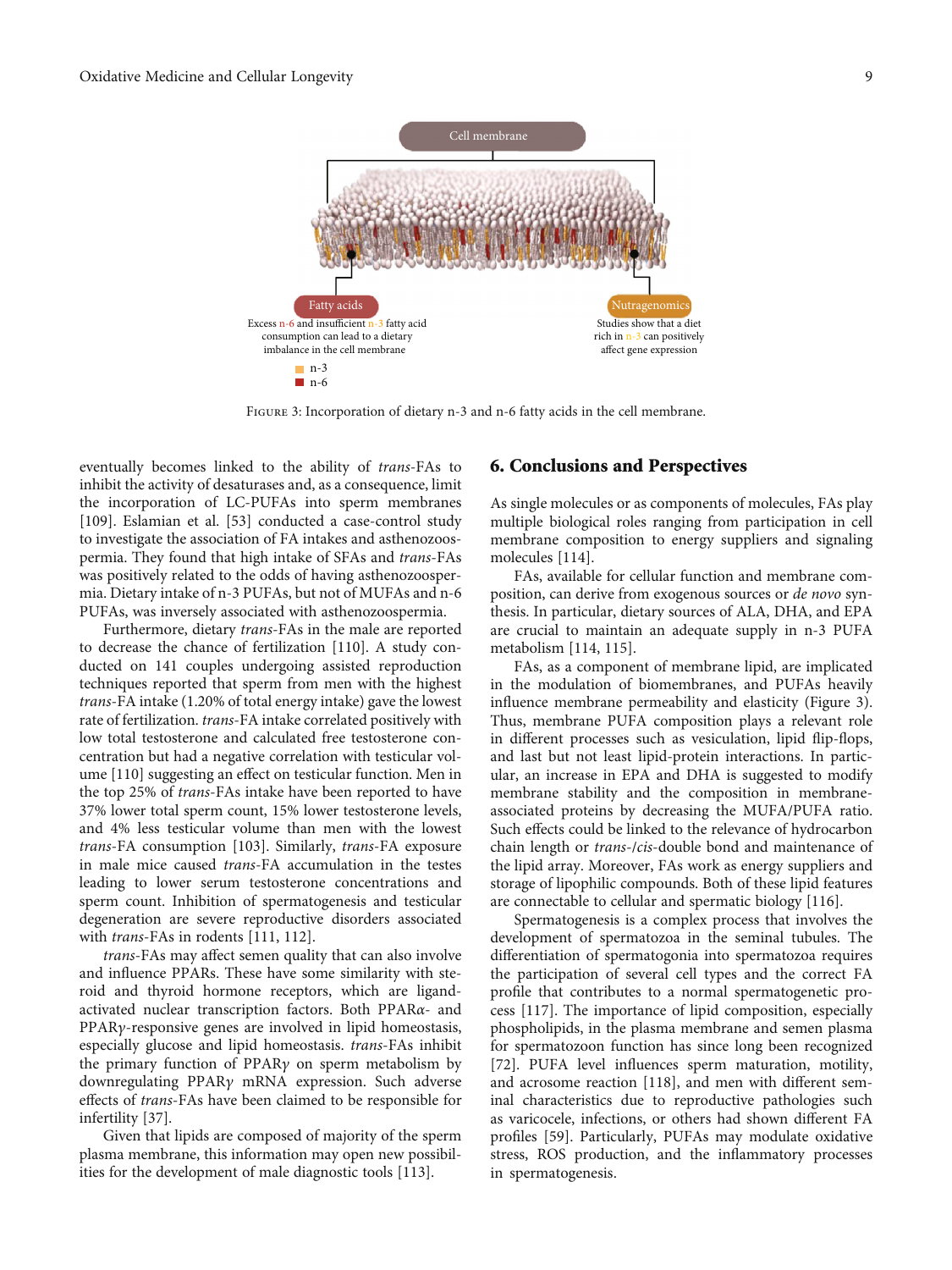<span id="page-9-0"></span>Sperm FA profiles and the beneficial and detrimental effects of dietary fatty acids are the current focus of research in the field of nutrition and male reproduction. In humans, diet is difficult to standardize, and research is mainly focused on the effect of dietary changes on male reproduction traits using an *in vitro* approach that does not take into account the dietary effect on spermatogenesis or on animal models.

Deep knowledge of how dietary lipid affects sperm lipid membrane composition, which in turn is relevant for sperm functionality, could improve the comprehension of sperm plasma membrane turnover and the susceptibility to oxidative damage. Such information will help to develop personalized nutraceutical treatments to improve male reproductive efficiency.

#### Abbreviations

| FAs:                | Fatty acids                                  |
|---------------------|----------------------------------------------|
| SFA <sub>s</sub> :  | Saturated FAs                                |
| MUFA <sub>s</sub> : | Monounsaturated FAs                          |
| PUFA <sub>s</sub> : | Polyunsaturated FAs                          |
| DPA:                | Docosapentaenoic acid                        |
| DHA:                | Docosahexaenoic acid                         |
| $L A$ :             | Linoleic acid                                |
| AI.A:               | Alpha-linolenic acid                         |
| EFA <sub>s</sub> :  | Essential fatty acids                        |
| EPA:                | Eicosapentaenoic acid                        |
| ARA:                | Arachidonic acid                             |
| Elov <sub>l</sub> : | Elongation of very long-chain fatty acid     |
|                     | protein                                      |
|                     | $\Delta^5$ -Desaturase: Delta-5 desaturase   |
|                     | $\Delta^6$ -Desaturase: Delta-6 desaturase   |
|                     | $\Delta^9$ -Desaturase: Delta-9 desaturase   |
| FADS <sub>1</sub> : | Fatty acid desaturase 1                      |
| FADS2:              | Fatty acid desaturase 2                      |
| COX:                | Cyclooxygenases                              |
| LOX:                | Lipoxygenases                                |
| SCD:                | Stearoyl-CoA desaturase                      |
| LH:                 | Luteinizing hormone                          |
| ACTH:               | Adrenocorticotropin hormone                  |
| ROS:                | Reactive oxygen species                      |
| trans-FAs:          | <i>trans-Fatty acids</i>                     |
| PPAR:               | Peroxisome proliferator-activated receptors. |
|                     |                                              |

#### Conflicts of Interest

The authors declare that there is no conflict of interest regarding the publication of this paper.

## References

- [1] J. K. Innes and P. C. Calder, "Omega-6 fatty acids and inflammation," Prostaglandins, Leukotrienes and Essential Fatty Acids, vol. 132, pp. 41–48, 2018.
- [2] K. Simons and D. Toomre, "Lipid rafts and signal transduction," Nature Reviews Molecular Cell Biology, vol. 1, no. 1, pp. 31–39, 2000.
- [3] P. Gonçalves, J. R. Araújo, and J. P. Di Santo, "A cross-talk between microbiota-derived short-chain fatty acids and the host mucosal immune system regulates intestinal homeosta-

sis and inflammatory bowel disease," Inflammatory Bowel Diseases, vol. 24, no. 3, pp. 558–572, 2018.

- [4] B. Lands, "Highly unsaturated fatty acids (HUFA) mediate and monitor food's impact on health," Prostaglandins and Other Lipid Mediators, vol. 133, pp. 4–10, 2017.
- [5] M. Ibarguren, D. J. López, and P. V. Escribá, "The effect of natural and synthetic fatty acids on membrane structure, microdomain organization, cellular functions and human health," Biochimica et Biophysica Acta, vol. 1838, no. 6, pp. 1518–1528, 2014.
- [6] Z. Papackova and M. Cahova, "Fatty acid signaling: the new Function of intracellular Lipases," International Journal of Molecular Sciences, vol. 16, no. 2, pp. 3831–3855, 2015.
- [7] C. Ferreri and C. Chatgilialoglu, "Role of fatty acid-based functional lipidomics in the development of molecular diagnostic tools," Expert Review of Molecular Diagnostics, vol. 12, no. 7, pp. 767–780, 2012.
- [8] D. Hishikawa, W. J. Valentine, Y. Iizuka-Hishikawa, H. Shindou, and T. Shimizu, "Metabolism and functions of docosahexaenoic acid-containing membrane glycerophospholipids," FEBS Letters, vol. 591, no. 18, pp. 2730–2744, 2017.
- [9] T. Sassa and A. Kihara, "Metabolism of very long-chain fatty acids: genes and pathophysiology," Biomolecules & Therapeutics, vol. 22, no. 2, pp. 83–92, 2014.
- [10] D. Hishikawa, T. Hashidate, T. Shimizu, and H. Shindou, "Diversity and function of membrane glycerophospholipids generated by the remodeling pathway in mammalian cells," Journal of Lipid Research, vol. 55, no. 5, pp. 799–807, 2014.
- [11] Y. Iizuka-Hishikawa, D. Hishikawa, J. Sasaki et al., "Lysophosphatidic acid acyltransferase 3 tunes the membrane status of germ cells by incorporating docosahexaenoic acid during spermatogenesis," Journal of Biological Chemistry, vol. 292, no. 29, pp. 12065–12076, 2017.
- [12] A. P. Simopoulos, "The importance of the ratio of omega-6/omega-3 essential fatty acids," Biomedicine & Pharmacotherapy, vol. 56, no. 8, pp. 365–379, 2002.
- [13] U. N. Das, "Arachidonic acid in health and disease with focus on hypertension and diabetes mellitus: a review," Journal of Advanced Research, vol. 11, pp. 43–55, 2018.
- [14] M. K. Gregory, S. E. Lester, R. J. Cook-Johnson et al., "Fatty acid desaturase 2 promoter mutation is not responsible for *Δ*6 -desaturase deficiency," European Journal of Human Genetics, vol. 19, no. 11, pp. 1202–1204, 2011.
- [15] S. M. Innis, "Perinatal biochemistry and physiology of longchain polyunsaturated fatty acids," Journal of Pediatrics, vol. 143, no. 4, pp. 1–8, 2003.
- [16] M. T. Nakamura and T. Y. Nara, "Structure, function, and dietary regulation of delta6, delta5, and delta9 desaturases," Annual Review of Nutrition, vol. 24, pp. 345–376, 2004.
- [17] L. G. Wood, D. A. Fitzgerald, and M. L. Garg, "Hypothesis: vitamin E complements polyunsaturated fatty acids in essential fatty acid deficiency in cystic fibrosis," Journal of the American College of Nutrition, vol. 22, no. 4, pp. 253–257, 2003.
- [18] F. De Meester, R. Watson, and S. Zibadi, "Omega-6/3 Fatty Acids: Functions, Sustainability Strategies and Perspectives," in Nutrition and Health, Series Editor: Adrianne Bendich, Springer edition, Humana Press, Totowa, NJ USA, 2012.
- [19] F. A. Muskiet, M. R. Fokkema, A. Schaafsma, E. R. Boersma, and M. A. Crawford, "Is docosahexaenoic acid (DHA) essential? Lessons from DHA status regulation, our ancient diet,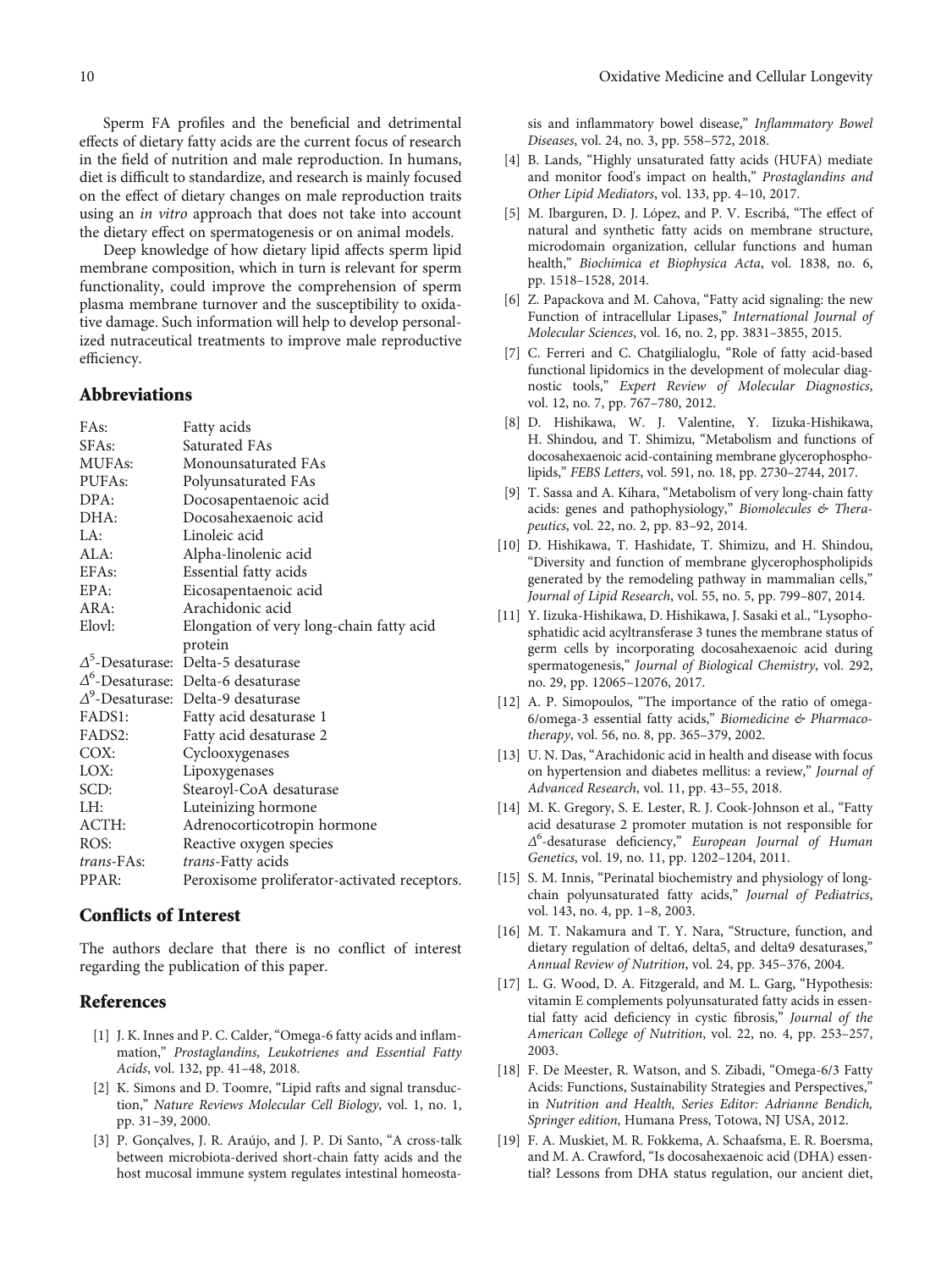<span id="page-10-0"></span>epidemiology and randomized controlled trials," Journal of Nutrition, vol. 134, no. 1, pp. 183–186, 2004.

- [20] S. Lohner, K. Fekete, T. Marosvölgyi, and T. Decsi, "Gender differences in the long-chain polyunsaturated fatty acid status: systematic review of 51 publications," Annals of Nutrition and Metabolism, vol. 62, no. 2, pp. 98–112, 2013.
- [21] R. A. Mathias, W. Fu, J. M. Akey et al., "Adaptive evolution of the FADS gene cluster within Africa," PLoS One, vol. 7, no. 9, article e44926, 2012.
- [22] W. Kim, D. N. McMurray, and R. S. Chapkin, "n-3 Polyunsaturated fatty acids–Physiological relevance of dose," Prostaglandins Leukotrienes and Essential Fatty Acids, vol. 82, no. 4-6, pp. 155–158, 2010.
- [23] J. M. Galano, Y. Y. Lee, C. Oger et al., "Isoprostanes, neuroprostanes and phytoprostanes: an overview of 25 years of research in chemistry and biology," Progress in Lipid Research, vol. 68, pp. 83–108, 2017.
- [24] C. N. Serhan, C. B. Clish, J. Brannon, S. P. Colgan, N. Chiang, and K. Gronert, "Novel functional sets of lipidderived mediators with antiinflammatory actions generated from omega-3 fatty acids via cyclooxygenase 2-nonsteroidal antiinflammatory drugs and transcellular processing," The Journal of Experimental Medicine, vol. 192, no. 8, pp. 1197– 1204, 2000.
- [25] K. Retterstøl, T. N. Tran, T. B. Haugen, and B. O. Christophersen, "Metabolism of very long chain polyunsaturated fatty acids in isolated rat germ cells," *Lipids*, vol. 36, no. 6, pp. 601–606, 2001.
- [26] D. C. Wathes, D. R. Abayasekara, and R. J. Aitken, "Polyunsaturated fatty acids in male and female reproduction," Biology of Reproduction, vol. 77, no. 2, pp. 190–201, 2007.
- [27] J. delBarco-Trillo and E. R. S. Roldan, "Effects of metabolic rate and sperm competition on the fatty-acid composition of mammalian sperm," Journal of Evolutionary Biology, vol. 27, no. 1, pp. 55–62, 2014.
- [28] L. Van Tran, B. A. Malla, S. Kumar, and A. K. Tyagi, "Polyunsaturated fatty acids in male ruminant reproduction - a review," Asian-Australasian Journal of Animal Sciences, vol. 30, no. 5, pp. 622–637, 2017.
- [29] J. Osuga, S. Ishibashi, T. Oka et al., "Targeted disruption of hormone-sensitive lipase results in male sterility and adipocyte hypertrophy, but not in obesity," Proceedings of the National Academy of Sciences of the United States of America, vol. 97, no. 2, pp. 787–792, 2000.
- [30] L. Rato, M. G. Alves, J. E. Cavaco, and P. F. Oliveira, "Highenergy diets: a threat for male fertility?," Obesity Reviews, vol. 15, no. 12, pp. 996–1007, 2014.
- [31] J. F. Shi, Y. K. Li, K. Ren, Y. J. Xie, W. D. Yin, and Z. C. Mo, "Characterization of cholesterol metabolism in Sertoli cells and spermatogenesis (review)," Molecular Medicine Reports, vol. 17, no. 1, pp. 705–713, 2018.
- [32] T. Saether, T. N. Tran, H. Rootwelt, B. O. Christophersen, and T. B. Haugen, "Expression and regulation of *Δ*<sup>5</sup> -desaturase, *Δ*<sup>6</sup> -desaturase, stearoyl-coenzyme A (CoA) desaturase 1, and stearoyl-CoA desaturase 2 in rat testis," Biology of Reproduction, vol. 69, no. 1, pp. 117–124, 2003.
- [33] F. L. Nassan, J. E. Chavarro, and C. Tanrikut, "Diet and men's fertility: does diet affect sperm quality?," Fertility and Sterility, vol. 110, no. 4, pp. 570–577, 2018.
- [34] L. Crisóstomo, M. G. Alves, A. Gorga et al.,"Molecular mechanisms and signaling pathways involved in the nutritional

support of spermatogenesis by Sertoli cells," Methods in Molecular Biology, vol. 1748, pp. 129–155, 2018.

- [35] N. J. Fasel, K. McMillian, U. Jakop et al., "Modification of sperm fatty acid composition during epididymal maturation in bats," Reproduction, vol. 157, no. 1, pp. 77–85, 2019.
- [36] M. Ollero, R. D. Powers, and J. G. Alvarez, "Variation of docosahexaenoic acid content in subsets of human spermatozoa at different stages of maturation: implications for sperm lipoperoxidative damage," Molecular Reproduction and Development, vol. 55, no. 3, pp. 326–334, 2000.
- [37] V. Esmaeili, A. H. Shahverdi, M. H. Moghadasian, and A. R. Alizadeh, "Dietary fatty acids affect semen quality: a review," Andrology, vol. 3, no. 3, pp. 450–461, 2015.
- [38] M. Roqueta-Rivera, T. L. Abbott, M. Sivaguru, R. A. Hess, and M. T. Nakamura, "Deficiency in the omega-3 fatty acid pathway results in failure of acrosome biogenesis in mice," Biology of Reproduction, vol. 85, no. 4, pp. 721–732, 2011.
- [39] S. A. Rateb, "Influence of omega-3 incorporation in sperm preservation medium on physical and kinematic properties of chilled and cryopreserved ram spermatozoa," Reproduction in Domestic Animals, vol. 53, no. 6, pp. 1506–1516, 2018.
- [40] C. Aurich, C. Ortega Ferrusola, F. J. Peña Vega, N. Schrammel, D. Morcuende, and J. Aurich, "Seasonal changes in the sperm fatty acid composition of Shetland pony stallions," Theriogenology, vol. 107, pp. 149–153, 2018.
- [41] J. C. Martínez-Soto, J. Landeras, and J. Gadea, "Spermatozoa and seminal plasma fatty acids as predictors of cryopreservation success," Andrology, vol. 1, no. 3, pp. 365–375, 2013.
- [42] N. Argov-Argaman, K. Mahgrefthe, Y. Zeron, and Z. Roth, "Variation in lipid profiles within semen compartments–the bovine model of aging," Theriogenology, vol. 80, no. 7, pp. 712–721, 2013.
- [43] A. E. Leonard, B. Kelder, E. G. Bobik et al., "Identification and expression of mammalian long-chain PUFA elongation enzymes," Lipids, vol. 37, no. 8, pp. 733–740, 2002.
- [44] F. X. Santiago Valtierra, D. A. Peñalva, J. M. Luquez et al., "Elovl4 and Fa2h expression during rat spermatogenesis: a link to the very-long-chain PUFAs typical of germ cell sphingolipids," Journal of Lipid Research, vol. 59, no. 7, pp. 1175– 1189, 2018.
- [45] D. Zadravec, P. Tvrdik, H. Guillou et al., "ELOVL2 controls the level of n-6 28:5 and 30:5 fatty acids in testis, a prerequisite for male fertility and sperm maturation in mice," Journal of Lipid Research, vol. 52, no. 2, pp. 245–255, 2011.
- [46] G. E. Hurtado de Catalfo and I. N. de Gomez Dumm, "Polyunsaturated fatty acid biosynthesis from [1-14C]20:3 n-6 acid in rat cultured Sertoli cells. Linoleic acid effect," International Journal of Biochemistry and Cell Biology, vol. 34, no. 5, pp. 525–532, 2002.
- [47] G. E. Hurtado de Catalfo, E. C. Mandon, and I. N. de Gómez Dumm, "Arachidonic acid biosynthesis in non-stimulated and adrenocorticotropin-stimulated Sertoli and Leydig cells," Lipids, vol. 27, no. 8, pp. 593–598, 1992.
- [48] R. J. Aitken and B. J. Curry, "Redox regulation of human sperm function: from the physiological control of sperm capacitation to the etiology of infertility and DNA damage in the germ line," Antioxidants & Redox Signaling, vol. 14, no. 3, pp. 367–381, 2011.
- [49] D. S. Aksu, Y. S. Sağlam, S. Yildirim, and T. Aksu, "Effect of pomegranate (Punica granatum L.) juice on kidney, liver, heart and testis histopathological changes, and the tissues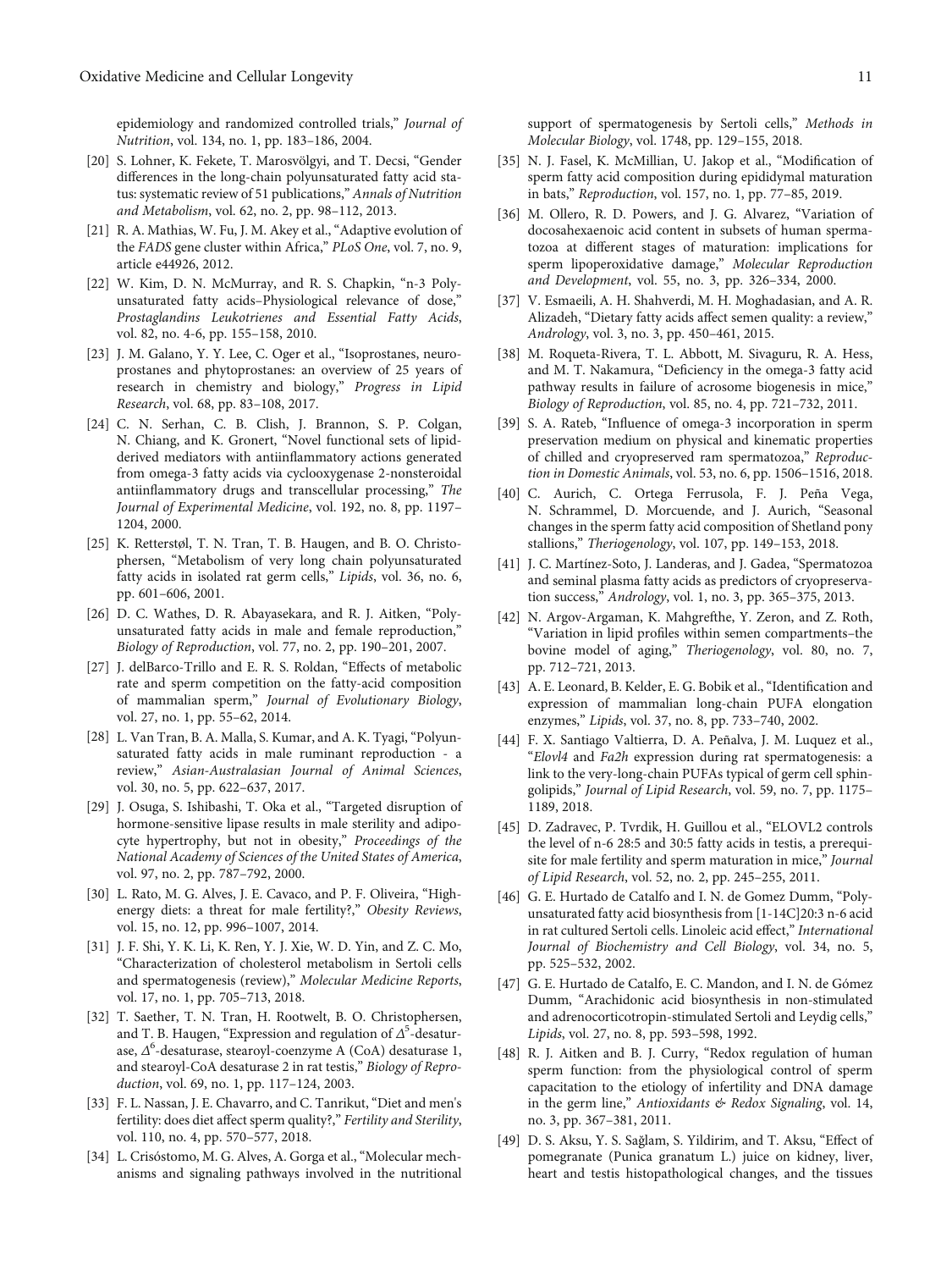<span id="page-11-0"></span>lipid peroxidation and antioxidant status in lead acetatetreated rats," Cellular and Molecular Biology, vol. 63, no. 10, pp. 33–42, 2017.

- [50] H. Tavilani, M. Doosti, and H. Saeidi, "Malondialdehyde levels in sperm and seminal plasma of asthenozoospermic and its relationship with semen parameters," Clinica Chimica Acta, vol. 356, no. 1-2, pp. 199–203, 2005.
- [51] G. Collodel, E. Moretti, L. Micheli, A. Menchiari, L. Moltoni, and D. Cerretani, "Semen characteristics and malondialdehyde levels in men with different reproductive problems," Andrology, vol. 3, no. 2, pp. 280–286, 2015.
- [52] R. Moazamian, A. Polhemus, H. Connaughton et al., "Oxidative stress and human spermatozoa: diagnostic and functional significance of aldehydes generated as a result of lipid peroxidation," Molecular Human Reproduction, vol. 21, no. 6, pp. 502–515, 2015.
- [53] G. Eslamian, N. Amirjannati, B. Rashidkhani, M. R. Sadeghi, and A. Hekmatdoost, "Intake of food groups and idiopathic asthenozoospermia: a case-control study," Human Reproduction, vol. 27, no. 11, pp. 3328–3336, 2012.
- [54] J. E. Chavarro, L. Minguez-Alarcon, J. Mendiola, A. Cutillas-Tolin, J. J. Lopez-Espin, and A. M. Torres-Cantero, "Trans fatty acid intake is inversely related to total sperm count in young healthy men," Human Reproduction, vol. 29, no. 3, pp. 429–440, 2014.
- [55] G. Eslamian, N. Amirjannati, B. Rashidkhani, M. R. Sadeghi, A. R. Baghestani, and A. Hekmatdoost, "Adherence to the Western pattern is potentially an unfavorable indicator of asthenozoospermia risk: a case-control study," Journal of the American College of Nutrition, vol. 35, no. 1, pp. 50–58, 2016.
- [56] C. J. Byrne, S. Fair, A. M. English et al., "Dietary polyunsaturated fatty acid supplementation of young post-pubertal dairy bulls alters the fatty acid composition of seminal plasma and spermatozoa but has no effect on semen volume or sperm quality," Theriogenology, vol. 90, pp. 289–300, 2017.
- [57] S. Alonge, M. Melandri, R. Leoci, G. Lacalandra, M. Caira, and G. Aiudi, "The effect of dietary supplementation of vitamin E, selenium, zinc, folic acid, and N-3 polyunsaturated fatty acids on sperm motility and membrane properties in dogs," Animals, vol. 9, no. 2, p. 34, 2019.
- [58] L. B. Craig, R. S. Brush, M. T. Sullivan, M. T. Zavy, M. P. Agbaga, and R. E. Anderson, "Decreased very long chain polyunsaturated fatty acids in sperm correlates with sperm quantity and quality," Journal of Assisted Reproduction and Genetics, vol. 36, no. 7, pp. 1379–1385, 2019.
- [59] C. Zerbinati, L. Caponecchia, R. Rago et al., "Fatty acids profiling reveals potential candidate markers of semen quality," Andrology, vol. 4, no. 6, pp. 1094–1101, 2016.
- [60] A. A. Zalata, A. B. Christophe, C. E. Depuydt, F. Schoonjans, and F. H. Comhaire, "The fatty acid composition of phospholipids of spermatozoa from infertile patients," Molecular Human Reproduction, vol. 4, no. 2, pp. 111–118, 1998.
- [61] A. Lenzi, M. Picardo, L. Gandini, and F. Dondero, "Lipids of the sperm plasma membrane: from polyunsaturated fatty acids considered as markers of sperm function to possible scavenger therapy," Human Reproduction Update, vol. 2, no. 3, pp. 246–256, 1996.
- [62] J. A. Conquer, J. B. Martin, I. Tummon, L. Watson, and F. Tekpetey, "Fatty acid analysis of blood serum, seminal plasma, and spermatozoa of normozoospermic vs. asthenozoospermic males," Lipids, vol. 34, no. 8, pp. 793–799, 1999.
- [63] N. M. Gulaya, V. M. Margitich, N. M. Govseeva, V. M. Klimashevsky, I. I. Gorpynchenko, and M. I. Boyko, "Phospholipid composition of human sperm and seminal plasma in relation to sperm fertility," Archives of Andrology, vol. 46, no. 3, pp. 169–175, 2001.
- [64] J. Calamera, M. Buffone, M. Ollero, J. Alvarez, and G. F. Doncel, "Superoxide dismutase content and fatty acid composition in subsets of human spermatozoa from normozoospermic, asthenozoospermic, and polyzoospermic semen samples," Molecular Reproduction and Development, vol. 66, no. 4, pp. 422–430, 2003.
- [65] Y. Aksoy, H. Aksoy, K. Altinkaynak, H. R. Aydin, and A. Ozkan, "Sperm fatty acid composition in subfertile men," Prostaglandins, Leukotrienes and Essential Fatty Acids, vol. 75, no. 2, pp. 75–79, 2006.
- [66] H. Tavilani, M. Doosti, K. Abdi, A. Vaisiraygani, and H. R. Joshaghani, "Decreased polyunsaturated and increased saturated fatty acid concentration in spermatozoa from asthenozoospermic males as compared with normozoospermic males," Andrologia, vol. 38, no. 5, pp. 173–178, 2006.
- [67] M. R. Safarinejad, "Effect of omega-3 polyunsaturated fatty acid supplementation on semen profile and enzymatic antioxidant capacity of seminal plasma in infertile men with idiopathic oligoasthenoteratospermia: a double-blind, placebocontrolled, randomised study," Andrologia, vol. 43, no. 1, pp. 38–47, 2011.
- [68] J. A. Attaman, T. L. Toth, J. Furtado, H. Campos, R. Hauser, and J. E. Chavarro, "Dietary fat and semen quality among men attending a fertility clinic," Human Reproduction, vol. 27, no. 5, pp. 1466–1474, 2012.
- [69] A. Khosrowbeygi and N. Zarghami, "Fatty acid composition of human spermatozoa and seminal plasma levels of oxidative stress biomarkers in subfertile males," Prostaglandins, Leukotrienes and Essential Fatty Acids, vol. 77, no. 2, pp. 117–121, 2007.
- [70] M. R. Safarinejad, S. Y. Hosseini, F. Dadkhah, and M. A. Asgari, "Relationship of omega-3 and omega-6 fatty acids with semen characteristics, and anti-oxidant status of seminal plasma: a comparison between fertile and infertile men," Clinical Nutrition, vol. 29, no. 1, pp. 100–105, 2010.
- [71] A. Lass and A. Belluzzi, "Omega 3 polyunsaturated fatty acids and IVF treatment," Reproductive Biomedicine Online, vol. 38, no. 1, pp. 95–99, 2019.
- [72] A. Lenzi, L. Gandini, V. Maresca et al., "Fatty acid composition of spermatozoa and immature germ cells," Molecular Human Reproduction, vol. 6, no. 3, pp. 226–231, 2000.
- [73] G. Haidl and C. Opper, "Changes in lipids and membrane anisotropy in human spermatozoa during epididymal maturation," Human Reproduction, vol. 12, no. 12, pp. 2720– 2723, 1997.
- [74] L. X. Tang, D. J. Yuan, Q. L. Wang et al., "Association of decreased spermatozoa omega-3 fatty acid levels and increased oxidative DNA damage with varicocele in infertile men: a case control study," Reproduction, Fertility and Development, vol. 28, no. 5, pp. 648–654, 2016.
- [75] F. H. Comhaire, A. B. Christophe, A. A. Zalata, W. S. Dhooge, A. M. A. Mahmoud, and C. E. Depuydt, "The effects of combined conventional treatment, oral antioxidants and essential fatty acids on sperm biology in subfertile men," Prostaglandins, Leukotrienes and Essential Fatty Acids, vol. 63, no. 3, pp. 159–165, 2000.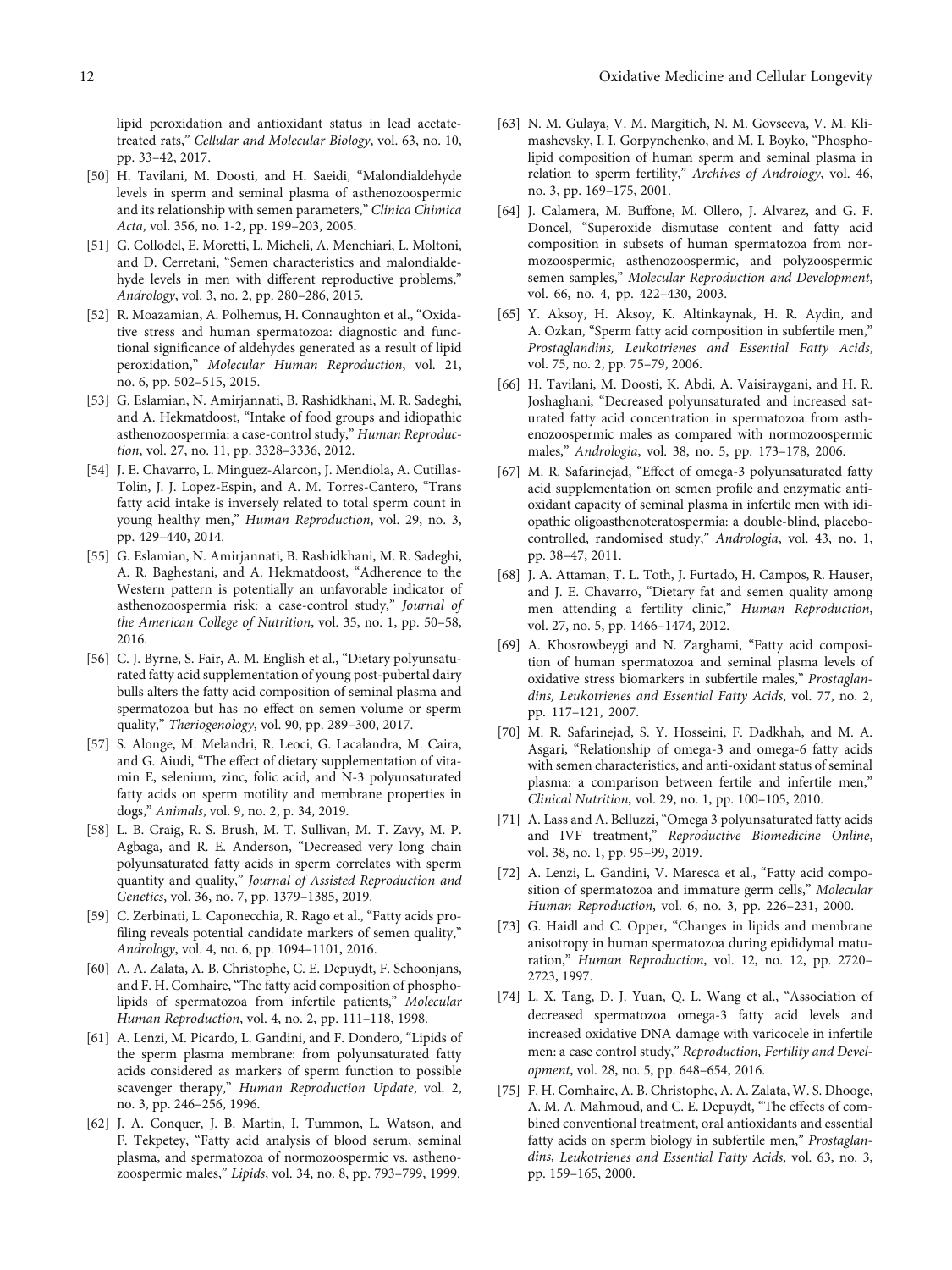- <span id="page-12-0"></span>[76] J. M. Andersen, P. O. Rønning, H. Herning, S. D. Bekken, T. B. Haugen, and O. Witczak, "Fatty acid composition of spermatozoa is associated with BMI and with semen quality," Andrology, vol. 4, no. 5, pp. 857–865, 2016.
- [77] Practice Committee of the American Society for Reproductive Medicine and Society for Male Reproduction and Urology, "Report on varicocele and infertility: a committee opinion," Fertility and Sterility, vol. 102, no. 6, pp. 1556– 1560, 2014.
- [78] R. Jannatifar, K. Parivar, N. H. Roodbari, and M. H. Nasr-Esfahani, "Effects of N-acetyl-cysteine supplementation on sperm quality, chromatin integrity and level of oxidative stress in infertile men," Reproductive Biology and Endocrinology, vol. 17, no. 1, p. 24, 2019.
- [79] G. Collodel, E. Moretti, M. Longini, N. A. Pascarelli, and C. Signorini, "Increased  $F_2$ -isoprostane levels in semen and immunolocalization of the 8-Iso prostaglandin  $F_{2\alpha}$  in spermatozoa from infertile patients with varicocele," Oxidative Medicine and Cellular Longevity, vol. 2018, Article ID 7508014, 9 pages, 2018.
- [80] E. Moretti, G. Collodel, M. C. Salvatici, G. Belmonte, and C. Signorini, "New insights into sperm with total globozoospermia: increased fatty acid oxidation and centrin1 alteration," Systems Biology in Reproductive Medicine, vol. 65, no. 5, pp. 390–399, 2019.
- [81] J. E. Chavarro, J. Furtado, T. L. Toth et al., "Trans-fatty acid levels in sperm are associated with sperm concentration among men from an infertility clinic," Fertility and Sterility, vol. 95, no. 5, pp. 1794–1797, 2011.
- [82] H. Levine, N. Jørgensen, A. Martino-Andrade et al., "Temporal trends in sperm count: a systematic review and metaregression analysis," Human Reproduction Update, vol. 23, no. 6, pp. 646–659, 2017.
- [83] A. Salas-Huetos, N. Rosique-Esteban, N. Becerra-Tomás, B. Vizmanos, M. Bulló, and J. Salas-Salvadó, "The effect of nutrients and dietary supplements on sperm quality parameters: a systematic review and meta-analysis of randomized clinical trials," Advances in Nutrition, vol. 9, no. 6, pp. 833– 848, 2018.
- [84] A. Salas-Huetos, M. Bulló, and J. Salas-Salvadó, "Dietary patterns, foods and nutrients in male fertility parameters and fecundability: a systematic review of observational studies," Human Reproduction Update, vol. 23, no. 4, pp. 371–389, 2017.
- [85] A. Alizadeh, V. Esmaeili, A. Shahverdi, and L. Rashidi, "Dietary fish oil can change sperm parameters and fatty acid profiles of ram sperm during oil consumption period and after removal of oil source," Cell Journal, vol. 16, no. 3, pp. 289– 298, 2014.
- [86] T. K. Jensen, B. L. Heitmann, M. Blomberg Jensen et al., "High dietary intake of saturated fat is associated with reduced semen quality among 701 young Danish men from the general population," American Journal of Clinical Nutrition, vol. 97, no. 2, pp. 411–418, 2013.
- [87] S. Ayala and R. R. Brenner, "Effect of polyunsaturated fatty acids of the alpha-linolenic series in the lipid composition of rat testicles during development," Acta Physiologica Latino Americana, vol. 30, no. 3, pp. 147–152, 1980.
- [88] H. R. Knapp, "Prostaglandins in human semen during fish oil ingestion: evidence for in vivo cyclooxygenase inhibition and appearance of novel trienoic compounds," Prostaglandins, vol. 39, no. 4, pp. 407–423, 1990.
- [89] J. A. Conquer, J. B. Martin, I. Tummon, L. Watson, and F. Tekpetey, "Effect of DHA supplementation on DHA status
- vol. 35, no. 2, pp. 149–154, 2000. [90] J. C. Martínez-Soto, J. C. Domingo, B. Cordobilla et al., "Dietary supplementation with docosahexaenoic acid (DHA) improves seminal antioxidant status and decreases sperm DNA fragmentation," Systems Biology in Reproductive Medicine, vol. 62, no. 6, pp. 387–395, 2016.

and sperm motility in asthenozoospermic males," Lipids,

- [91] C. González-Ravina, M. Aguirre-Lipperheide, F. Pinto et al., "Effect of dietary supplementation with a highly pure and concentrated docosahexaenoic acid (DHA) supplement on human sperm function," Reproductive Biology, vol. 18, no. 3, pp. 282–288, 2018.
- [92] R. Mandal, D. Badyakar, and J. Chakrabarty, "Role of membrane lipid fatty acids in sperm cryopreservation," Advances in Andrology, vol. 2014, Article ID 190542, 9 pages, 2014.
- [93] G. Ferreira, C. Costa, V. Bassaizteguy et al., "Incubation of human sperm with micelles made from glycerophospholipid mixtures increases sperm motility and resistance to oxidative stress," PLoS One, vol. 13, no. 6, article e0197897, 2018.
- [94] D. Nehra, H. D. le, E. M. Fallon et al., "Prolonging the female reproductive lifespan and improving egg quality with dietary omega-3 fatty acids," Aging Cell, vol. 11, no. 6, pp. 1046–1054, 2012.
- [95] A. J. Gaskins and J. E. Chavarro, "Diet and fertility: a review," American Journal of Obstetrics and Gynecology, vol. 218, no. 4, pp. 379–389, 2018.
- [96] M. Roqueta-Rivera, C. K. Stroud, W. M. Haschek et al., "Docosahexaenoic acid supplementation fully restores fertility and spermatogenesis in male delta-6 desaturase-null mice," Journal of Lipid Research, vol. 51, no. 2, pp. 360–367, 2010.
- [97] A. Ferramosca, N. Moscatelli, M. Di Giacomo, and V. Zara, "Dietary fatty acids influence sperm quality and function," Andrology, vol. 5, no. 3, pp. 423–430, 2017.
- [98] H. Zarepourfard, A. Riasi, M. Frouzanfar, M. Hajian, and M. H. Nasr Esfahani, "Pomegranate seed in diet, affects sperm parameters of cloned goats following freezing-thawing," Theriogenology, vol. 125, pp. 203–209, 2019.
- [99] C. Castellini, A. D. Bosco, and C. Mugnai, "Oxidative status and semen characteristics of rabbit bucks as affected by dietary vitamin E, C and n-3 fatty acids," Reproduction Nutrition Development, vol. 43, pp. 41–53, 2003.
- [100] E. Mourvaki, R. Cardinali, A. Dal Bosco, L. Corazzi, and C. Castellini, "Effects of flaxseed dietary supplementation on sperm quality and on lipid composition of sperm subfractions and prostatic granules in rabbit," Theriogenology, vol. 73, no. 5, pp. 629–637, 2010.
- [101] C. Castellini, S. Mattioli, C. Signorini et al., "Effect of Dietary n-3 Source on Rabbit Male Reproduction," Oxidative Medicine and Cellular Longevity, vol. 2019, Article ID 3279670, 13 pages, 2019.
- [102] S. Bianconi, M. E. Santillán, M. D. R. Solís et al., "Effects of dietary omega-3 PUFAs on growth and development: somatic, neurobiological and reproductive functions in a murine model," Journal of Nutritional Biochemistry, vol. 61, pp. 82–90, 2018.
- [103] L. Mínguez-Alarcón, J. E. Chavarro, J. Mendiola et al., "Fatty acid intake in relation to reproductive hormones and testicular volume among young healthy men," Asian Journal of Andrology, vol. 19, no. 2, pp. 184–190, 2017.